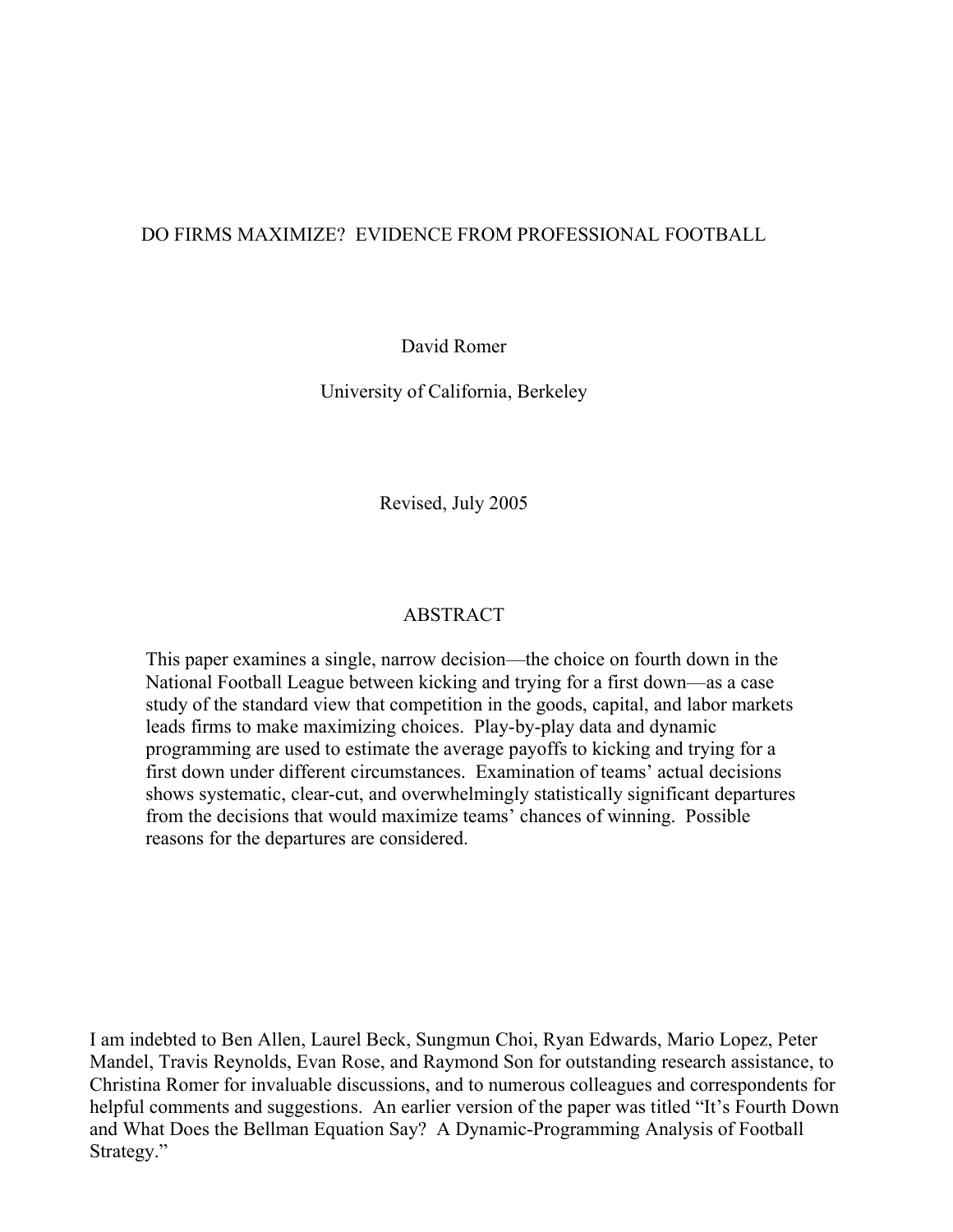## I. INTRODUCTION

 A central assumption of most economic models is that agents maximize simple objective functions: consumers maximize expected utility, and firms maximize expected profits. The argument for this assumption is not that it leads to perfect descriptions of behavior, but that it leads to reasonably good approximations in most cases.

 The assumption that consumers successfully maximize simple objective functions frequently makes predictions about how a single individual will behave when confronted with a specific, easily describable decision. Thus it can often be tested in both the laboratory and the field. As a result, there is a growing body of evidence about when the assumption does or does not yield reasonably accurate descriptions of behavior.

 The assumption that firms maximize profits is much more difficult to test. Particularly for large firms, the decisions are usually complicated and the data difficult to obtain. The a priori case for firm maximization is much stronger than that for consumer maximization, however. As Alchian (1950), Friedman (1953), Becker (1957), Fama (1980), and others explain, competition in the goods, capital, and labor markets creates strong forces driving firms toward profitmaximization. A firm that fails to maximize profits is likely to be outcompeted by more efficient rivals or purchased by individuals who can obtain greater value from it by pursuing profitmaximizing strategies. And managers who fail to maximize profits for the owners of their firms are likely to be fired and replaced by ones who do. Thus the case for firm maximization rests much more on logical argument than empirical evidence. As Friedman puts it, "unless the behavior of businessmen in some way or other approximated behavior consistent with the maximization of returns, it seems unlikely that they would remain in business for long. … The process of 'natural selection' thus helps to validate the hypothesis [of return-maximization]" (1953, p. 22).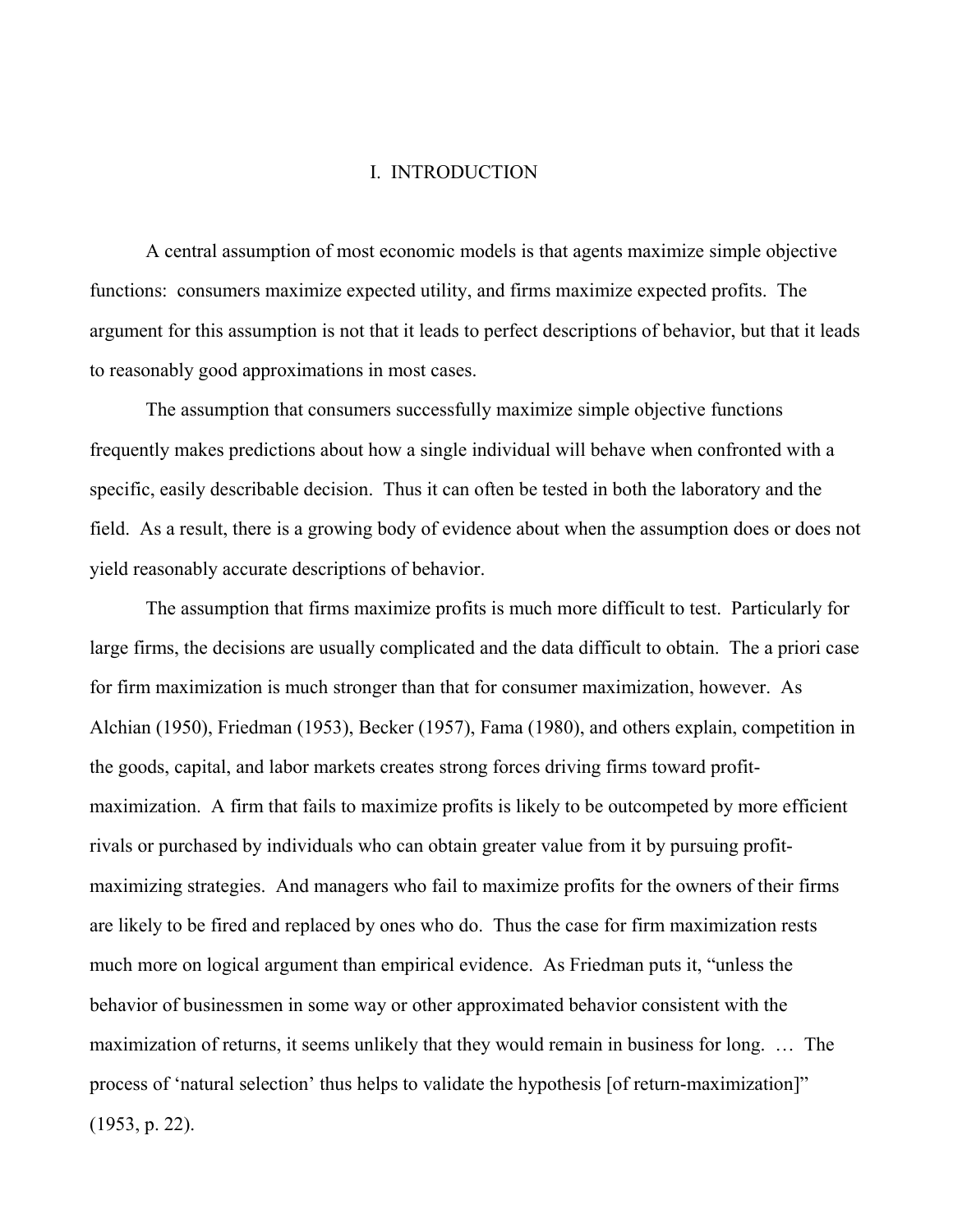This paper takes a first step toward testing the assumption that firms maximize profits. It does so by looking at a specific strategic decision in professional sports: the choice in football between kicking and trying for a first down on fourth down. Examining strategic decisions in sports has two enormous advantages. First, in most cases, it is difficult to think of any significant channel through which strategic decisions are likely to affect a team's profits other than through their impact on the team's probability of winning. Thus, the problem of maximizing profits plausibly reduces to the much simpler problem of maximizing the probability of winning. Second, there are copious, detailed data describing the circumstances teams face when they make these  $decisions.<sup>1</sup>$ 

 The predictions of simple models of optimization appear especially likely to hold in the case of fourth-down decisions in professional football. There are three reasons. First, the market for the coaches who make these decisions is intensively competitive. Salaries average roughly \$3 million per year, and annual turnover exceeds 20 percent.<sup>2</sup> Second, winning is valued enormously (as shown by the very high salaries commanded by high-quality players). And third, the decisions are unusually amenable to learning and imitation: the decisions arise repeatedly, and information about others' decisions is readily available. Thus a failure of maximization in this setting would be particularly striking.

 This paper shows, however, that teams' choices on fourth downs differ from the choices that would maximize their chances of winning in ways that are systematic and overwhelmingly statistically significant. Indeed, there are cases where teams consistently make choices that represent clear-cut and large departures from win-maximization.

 One case where the departure from win-maximizing choices is particularly striking and relatively easy to see arises when a team faces fourth down and goal to go on its opponent's 2-yard

-

<sup>&</sup>lt;sup>1</sup> Thaler (2000) stresses the potential value of sports decision-making in testing the hypothesis of firm optimization.

<sup>&</sup>lt;sup>2</sup> The salary figure is based on the 23 coaches (out of 32) for whom 2004 salary information could be obtained from publicly available sources. The turnover data are for 1998-2004.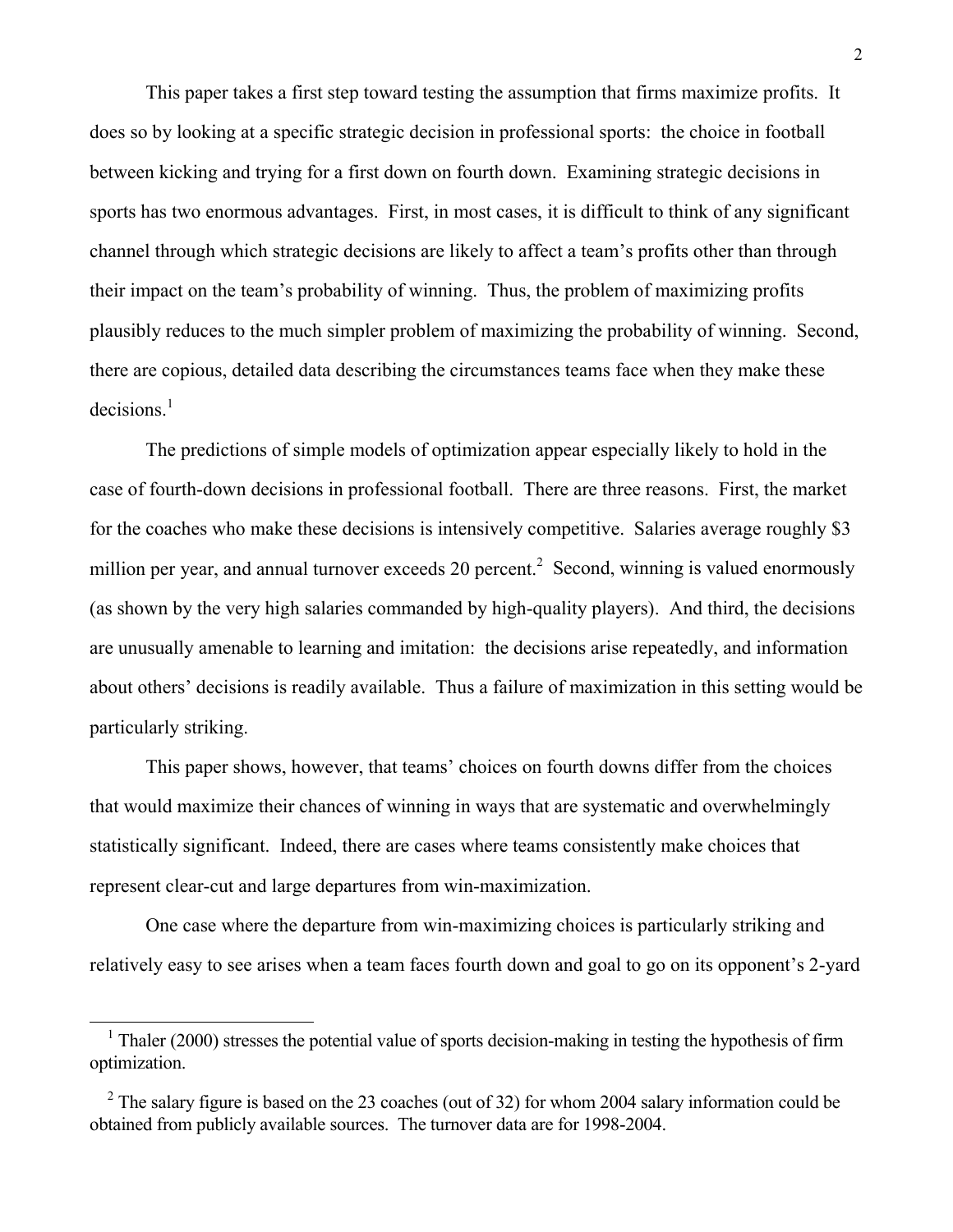line early in the game.<sup>3</sup> In this situation, attempting a field goal is virtually certain to produce three points, while trying for a touchdown has about a three-sevenths chance of producing seven. Thus the two choices have essentially the same expected payoff in terms of immediate points. But if the team tries for a touchdown and fails, its opponent typically gains possession of the ball on the two-yard line; if the team scores a touchdown or makes a field goal, on the other hand, the opponent returns a kickoff, which is on average considerably better for it. Thus trying for a touchdown on average leaves the opponent in considerably worse field position. I show later that rational risk aversion about points scored, concern about momentum, and other complications do not noticeably affect the case for trying for a touchdown. As a result, my estimates imply that the team should be indifferent between attempting a field goal and trying for a touchdown if the probability of scoring a touchdown is about 18 percent. They also imply that trying for a touchdown rather than attempting a field goal would increase the team's chances of winning the game by about 3 percentage points, which is very large for a single play. In fact, however, teams attempted a field goal all 9 times in my sample they were in this position.

 Analyzing the choice between kicking and trying for a first down or touchdown in other cases is more complicated: the immediate payoffs in terms of expected scoring may be different under the two choices, and the attractiveness of the distributions of ball possession and field position may be difficult to compare. Fortunately, however, the problem can be analyzed using dynamic programming. The choice between kicking and going for it leads both to an immediate payoff in terms of points (which may be zero) and to one team having a first down somewhere on the field. That first down leads to additional scoring (which again may be zero) and to another possession and first down. And so on.

 Section II of the paper therefore uses data from over 700 National Football League games to estimate the values of having a first down at any point on the field (as well as the value of kicking off). To avoid the complications introduced when one team is well ahead or when the end

<sup>&</sup>lt;sup>3</sup> The appendix summarizes the rules of football that are relevant to the paper.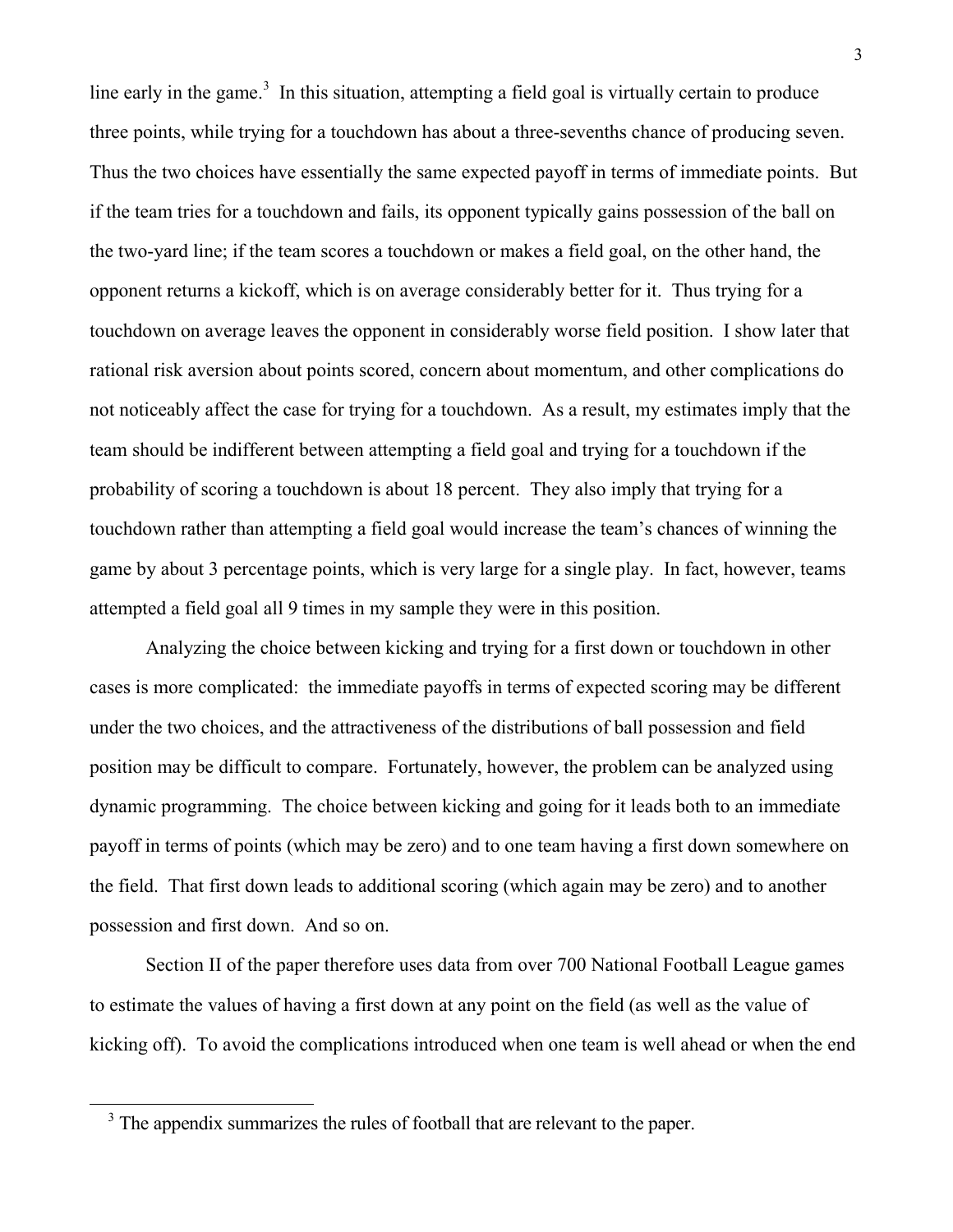of a half is approaching, I focus on the first quarter.

 Section III uses the results of this dynamic-programming analysis to examine teams' decisions on fourth down over the entire field. To estimate the value of kicking at various points on the field, I use the outcomes of actual field-goal attempts and punts. Decisions to go for it on fourth down (that is, not to kick) are sufficiently rare, however, that they cannot be used to estimate the value of trying for a first down or touchdown. I therefore use the outcomes of thirddown plays instead. I then compare the values of kicking and going for it to determine which decision is better on average as a function of where the team is on the field and the number of yards it needs for a first down or touchdown. Finally, I compare the results of this analysis with teams' actual choices. I find that over the entire field, teams' choices are far more conservative than the ones that would maximize their chances of winning.

 Section IV considers possible complications and biases. I examine the possibility of rational risk aversion, sample-selection bias in the estimation of the values of different situations, possible differences between third-down plays and fourth-down attempts, the possession of additional information by teams, concern about momentum, and general-equilibrium effects. I find that none of these complications change the basic messages of the analysis.

 Section V considers the results' quantitative implications. Because the analysis concerns only a small fraction of plays, it implies that different choices on those plays could have only a modest impact on a team's chances of winning. But it also implies that there are circumstances where teams essentially always kick even though the case for going for it is clear-cut and the benefits of going for it are substantial.

 Finally, Section VI discusses the results' broader implications. As I describe, the departures from win-maximization could reflect either a pursuit of a different, more complex objective function or a failure of maximization. I discuss how either of these possibilities might arise and how one might be able to distinguish between them.<sup>4</sup>

-

<sup>&</sup>lt;sup>4</sup> Many papers use sports data to test economic theories. Attempts to use economic tools to analyze sports strategy—and in doing so to use sports data to test hypotheses about maximization—are less common. Two recent examples are Walker and Wooders (2001), who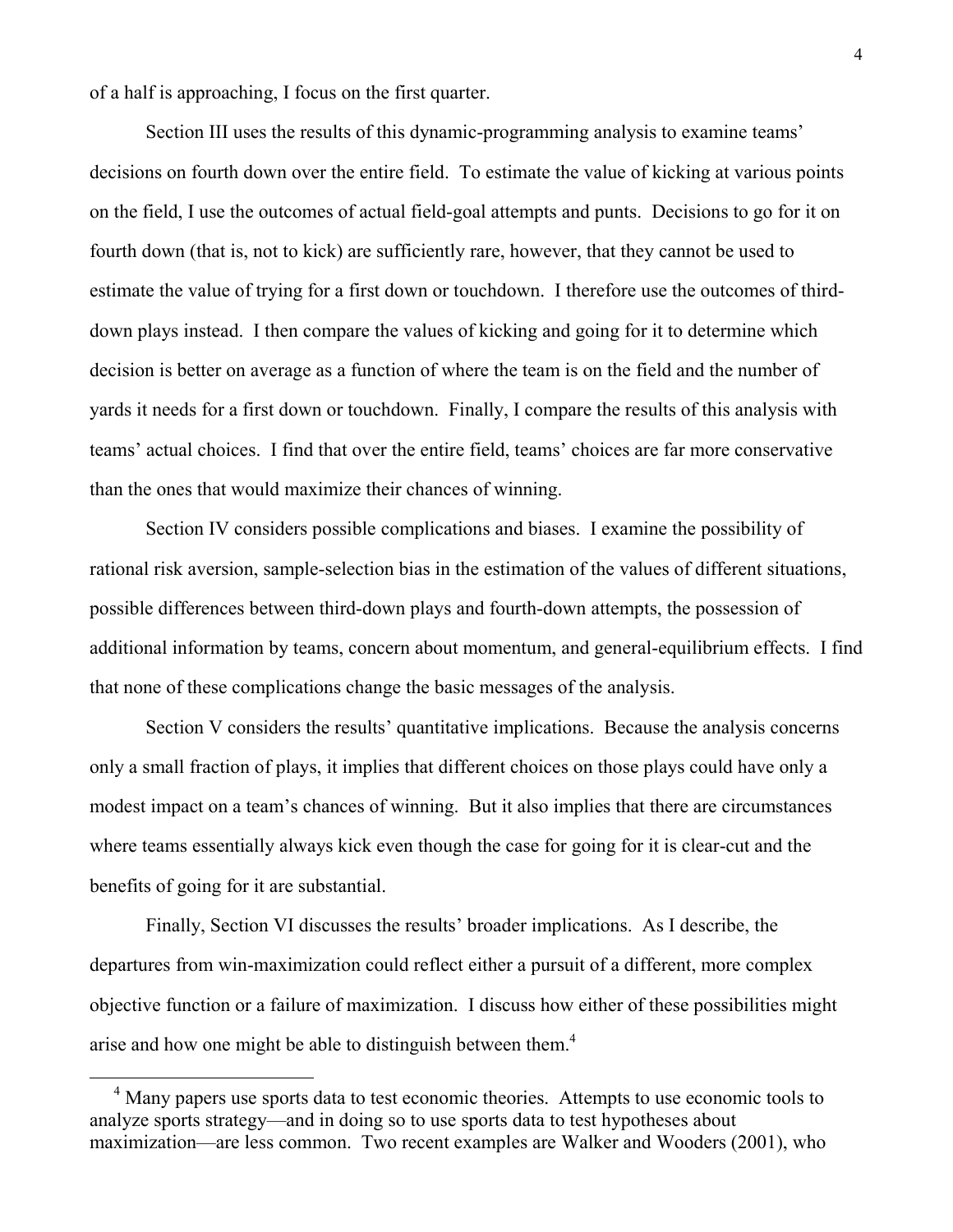#### II. THE VALUES OF DIFFERENT SITUATIONS

**Framework.** The dynamic-programming analysis focuses on 101 situations: a first down and 10 on each yard line from a team's 1 to its opponent's 10, a first and goal on each yard line from the opponent's 9 to its 1, a kickoff from the team's 30 (following a field goal or touchdown, or at the beginning of the game), and a kickoff from its 20 (following a safety). Let  $V_i$  denote the value of situation i. Specifically,  $V_i$  is the expected long-run value, beginning in situation i, of the difference between the points scored by the team with the ball and its opponent when the two teams are evenly matched, average NFL teams.

 By describing the values of situations in terms of expected point differences, I am implicitly assuming that teams are risk-neutral over points scored. This is clearly not a good approximation late in a game: a team trailing by two points with time running out is not indifferent between three points for sure and a three-sevenths chance of seven. But as I show in Section IV, it is an excellent approximation for the early part of the game. For that reason, I focus on the first quarter.

 Focusing on the first quarter has a second advantage: it makes it reasonable to neglect effects involving the end of a half. Since play stops at the end of each half, the value of a first down on one's 20-yard line with a minute left in a half may be quite different from the value of the same situation with three minutes left. But because play in the second quarter begins at the

-

examine serves in tennis, and Chiappori, Levitt, and Groseclose (2002), who consider penalty kicks in soccer. In contrast to this paper, these papers find no evidence of large departures from optimal strategies.

Three studies are more closely related to this paper. Carter and Machol (1971) propose and implement a recursive approach to estimating the value of having the ball at different points on the field. Carter and Machol (1978) and Carroll, Palmer, and Thorn (1998, Ch. 10) examine fourthdown decisions systematically. In broad terms, many of their steps are similar to mine. The specifics of their analyses, however, are quite different and considerably cruder. The same is true of their findings: both studies also conclude that teams' fourth-down decisions are considerably more conservative than the decisions that would maximize their chances of winning, but their exact conclusions differ substantially from mine. I discuss the particulars of how my analysis is related to these studies below.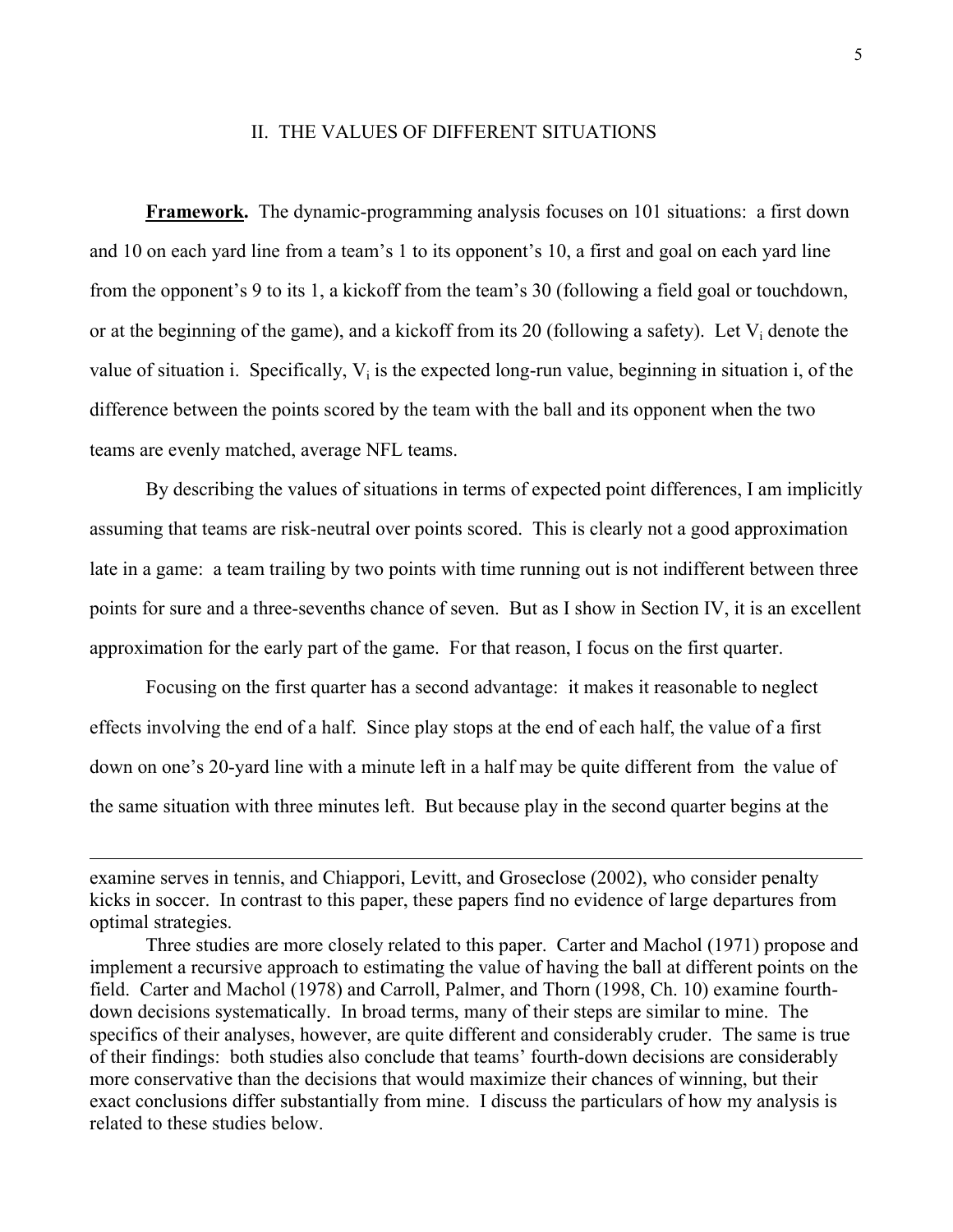point where the first quarter ended, the value of a first down on one's 20 with a minute left in the quarter is almost certainly very close to the value of the same situation with three minutes.

Let g index games and t index situations within a game. Let  $D_{gt}^{i}$  be a dummy variable that equals 1 if the t<sup>th</sup> situation in game g is a situation of type i. For example, suppose that  $i = 100$ denotes a kickoff from one's 30; then, since all games begin with a kickoff,  $D_{g1}^{100} = 1$  for all g and  $D_{g1}^{i} = 0$  for all g and for all  $i \neq 100$ . Let  $P_{gt}$  denote the net points scored by the team with the ball in situation g,t before the next situation. That is,  $P_{gt}$  is the number of points scored by the team with the ball minus the number scored by its opponent. Finally, let  $B_{gt}$  be a dummy that equals 1 if the team with the ball in situation g,t also has the ball in situation  $g,t+1$  and that equals -1 if the other team has the ball in situation g,t+1.

 Now consider the team with the ball in situation g,t. The situation's realized value to the team as of one situation later has two components. The first is the net points it scores before the next situation; this is  $P_{gt}$ . The second is the value of the new situation. If the team has the ball in that situation, the value to it of the new situation is simply the  $V_i$  corresponding to that situation. If the other team has the ball, the value of the new situation to the team that had the ball in situation g,t is minus the  $V_i$  corresponding to the new situation (since the value of the new situation to the team without the ball is equal and opposite to the value of the situation to its opponent). In terms of the notation just introduced, the value of situation  $g,t+1$  to the team with the ball in situation  $g,t$ equals the one of the 101  $D^{i}$ 's that equals one in that situation, times the  $V_i$  for that situation, times  $B_{gt}$ . That is, it equals  $B_{gt} \sum_{i} D_{gt+1}^{i} V_i$  $_{\text{gt}}\sum\limits_{\text{s}}^{\text{i}}\sum\limits_{\text{s}}^{\text{i}}\text{E}_{\text{s}}^{\text{i}}\text{E}_{\text{t}}\text{V}_{\text{i}}$  .

 The value of situation g,t as of that situation must equal the expectation of the situation's realized value one situation later. We can write the value of situation g,t conditional on being in that situation as  $\sum_{i} D_{gt}^{i}$ . Thus we have

$$
\sum_{i} D_{gt}^{i} V_{i} = E[P_{gt} + B_{gt} \sum_{i} D_{gt+1}^{i} V_{i}],
$$
\n(1)

where the expectation is conditional on situation g,t.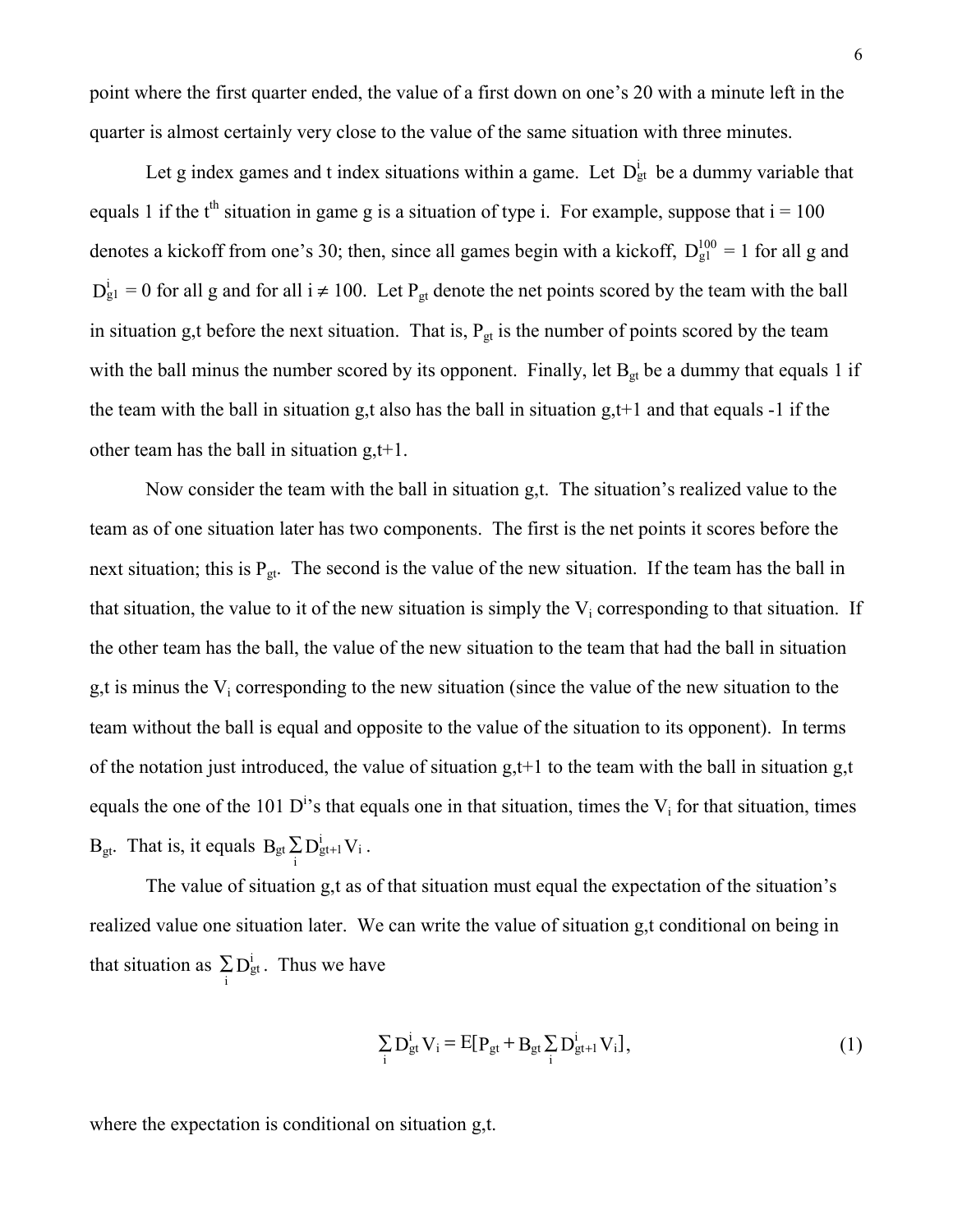Now define  $e_{gt}$  as the difference between the realized value of situation g,t one situation later and the expectation of the realized value conditional on being in situation g,t:

 $e_{gt} = [P_{gt} + B_{gt} \sum_{i} D_{gt}^{i} V_{i}] - E[P_{gt} + B_{gt} \sum_{i} D_{gt+1}^{i} V_{i}]$  $\sum_{i} D_{gt}^{i} V_{i}$ ] –  $E[P_{gt} + B_{gt} \sum_{i} D_{gt+1}^{i}]$  $\mathbf{g}_g = [\mathbf{P}_{gt} + \mathbf{B}_{gt} \Sigma \mathbf{D}_{gt}^i \mathbf{V}_i] - \mathrm{E}[\mathbf{P}_{gt} + \mathbf{B}_{gt} \Sigma \mathbf{D}_{gt+1}^i \mathbf{V}_i].$  By construction,  $\mathbf{e}_{gt}$  is uncorrelated with each of the  $D_{gt}^{i}$  's. If e were correlated with a  $D^{i}$ , this would mean that when teams were in situation i, the realized value one situation later would differ systematically from V<sub>i</sub>; but this would contradict the definition of  $V_i$ .

Using this definition of  $e_{gt}$ , we can rewrite (1) as

$$
\sum_{i} D_{gt}^{i} V_{i} = P_{gt} + B_{gt} \sum_{i} D_{gt+1}^{i} V_{i} - e_{gt} ,
$$
 (2)

or

1

$$
P_{gt} = \sum_{i} D_{gt}^{i} V_{i} - B_{gt} \sum_{i} D_{gt+1}^{i} V_{i} + e_{gt}
$$
  
=  $\sum_{i} V_{i} (D_{gt}^{i} - B_{gt} D_{gt+1}^{i}) + e_{gt}$ . (3)

To think about estimating the V<sub>i</sub>'s, define  $X_{gt}^{i} = D_{gt}^{i} - B_{gt}D_{gt+1}^{i}$ . Then (3) becomes

$$
P_{gt} = \sum_{i} V_i X_{gt}^{i} + e_{gt}.
$$
 (4)

This formulation suggests that possibility of estimating the  $V_i$ 's by regressing P on the X's. But e may be correlated with the X's. Specifically,  $e_{gt}$  is likely to be correlated with the  $-B_{gt}D_{gt+1}^{i}$  terms of the  $X_{gt}^{i}$  's. Recall, however, that  $e_{gt}$  is uncorrelated with the  $D_{gt}^{i}$  's. Thus the  $D_{gt}^{i}$  's are legitimate instruments for the  $X_{gt}^{i}$ 's. Further, since they enter into the  $X_{gt}^{i}$ 's, they are almost surely correlated with them. Thus we can estimate (4) by instrumental variables, using the  $D_{gt}^{i}$ 's as the instruments.<sup>5</sup>

<sup>&</sup>lt;sup>5</sup> There is another way of describing the estimation of the  $V_i$ 's. Begin with an initial set of  $V_i$ 's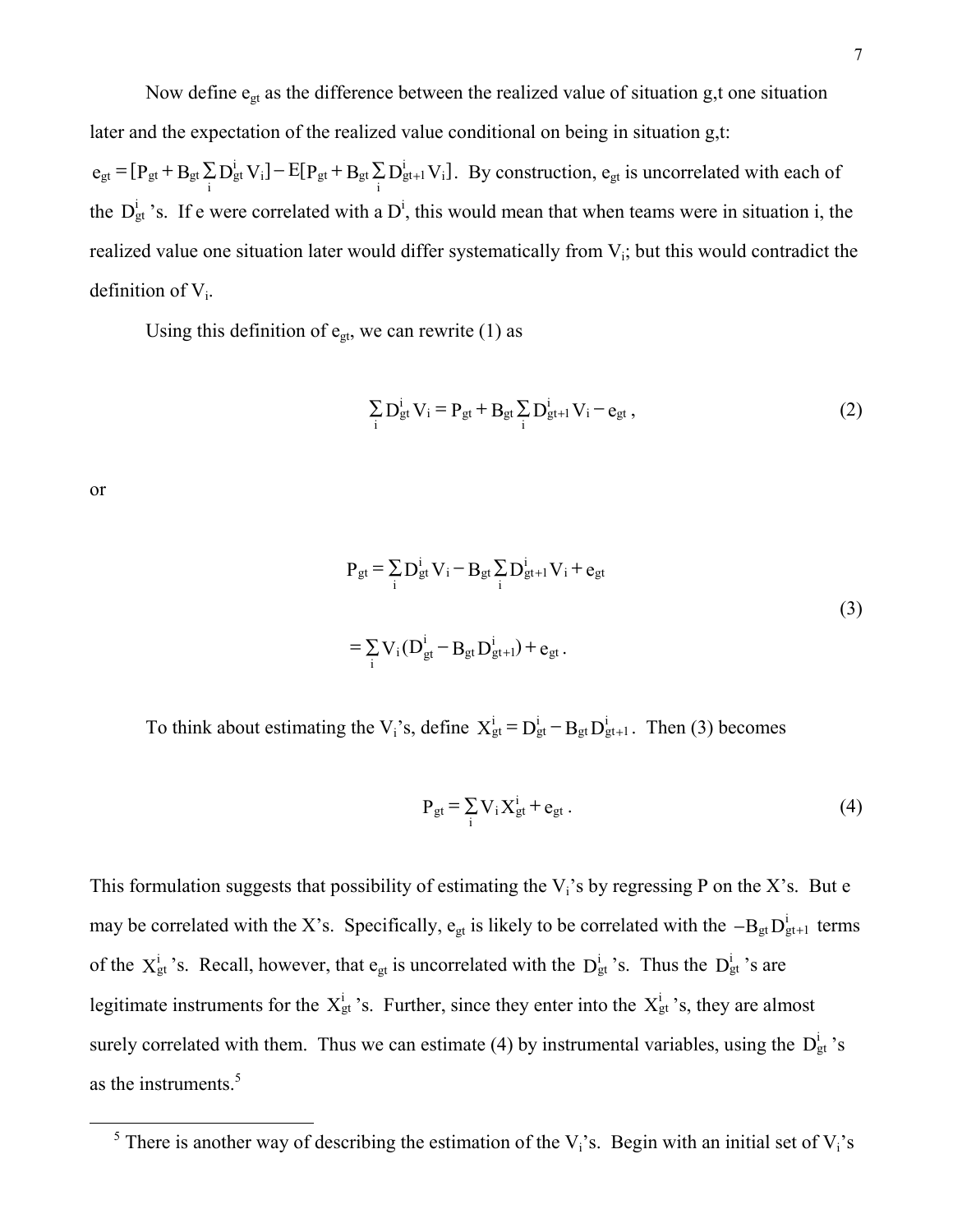There is one final issue. There are 101  $V_i$ 's to estimate. Even with a large amount of data, the estimates of the individual  $V_i$ 's will be noisy. But the value of a first down is almost certainly a smooth function of a team's position on the field. If this is correct, forcing the estimates of the  $V_i$ 's to be smooth will improve the precision of the estimates while introducing minimal bias. I therefore require the estimated  $V_i$ 's for first downs to be a quadratic spline as a function of the team's position on the field, with knot points at both 9, 17, and 33 yard lines and at the 50. I do not impose any restrictions on the two estimated  $V_i$ 's for kickoffs. The imposition of the spline reduces the effective number of parameters to be estimated from 101 to 12.<sup>6</sup>

**Data and Results.** Play-by-play accounts of virtually all regular season National Football League games for the 1998, 1999, and 2000 seasons were downloaded from the NFL website, nfl.com.<sup>7</sup> Since I focus on strategy in the first quarter, I only use data from first quarters to estimate the  $V_i$ 's.

 The 732 regular season games for which play-by-play accounts are available yield a total of 11,112 first-quarter situations. By far the most common situations are a kickoff from one's 30 yard line (1851 cases) and a first and 10 on one's 20 (557 cases). Because 98.4 percent of extrapoint attempts were successful in this period, all touchdowns are counted as 6.984 points.<sup>8</sup>

(such as  $V_i = 0$  for all i). Now for each i, compute the mean of the realized values of all situations of type i one situation later using the assumed  $V_i$ 's and the actual  $P_{gt}$ 's. Repeat the process using the new  $V_i$ 's as an input, and iterate until the process converges. One can show that this procedure produces results that are numerically identical to those of the instrumental-variables approach.

-

<sup>6</sup> Carter and Machol (1971) also use a recursive approach to estimate point values of first downs at different positions on the field, using a considerably smaller sample from 1969. There are two main differences between their approach and mine. First, they truncate the value associated with a given field position at the time of the first subsequent score; that is, they arbitrarily assign a value of zero to kickoffs and free kicks. Second, they divide the field into 10-yard intervals and estimate the average value for each interval.

<sup>7</sup> Data for two games in 1999 and two games in 2000 were missing from the website.

 $8$  Note that I am estimating the V<sub>i</sub>'s, the expected values of situations for an average team, using the average values of situations across observations from all teams. Although the latter is conceptually different from the former, I present evidence in Section IV that it is an excellent approximation.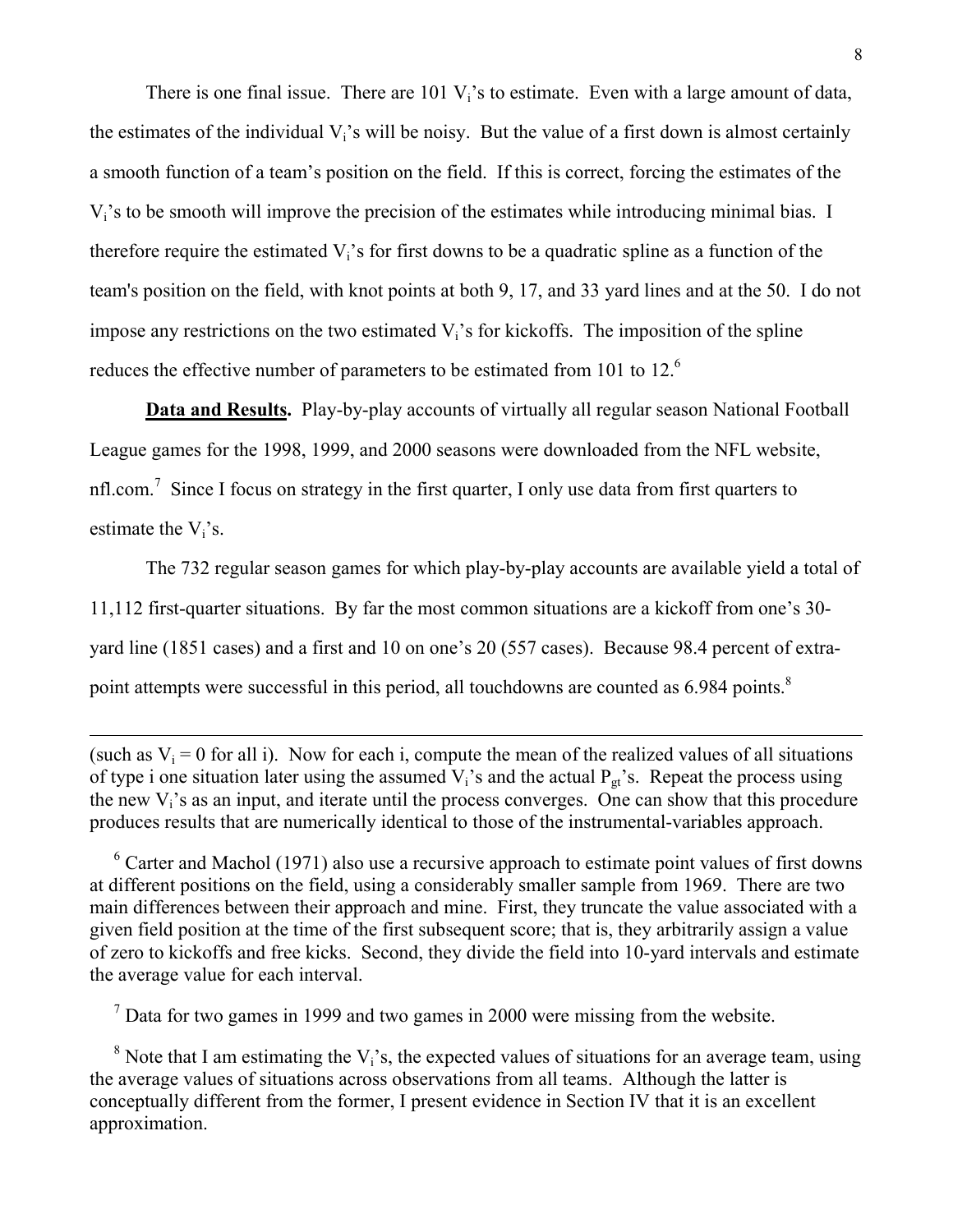Figure 1 reports the results of the instrumental-variables estimation. It plots the estimated V for a first and 10 (or first and goal) as a function of the team's position on the field, together with the two-standard-error bands.

 The estimated value of a first and 10 on one's 1-yard line is -1.6 points. V rises fairly steeply from the 1, reaching 0 at about the 15. That is, the estimates imply that a team should be indifferent between a first and 10 on its 15 and having its opponent in the same situation. V increases approximately linearly after the 15, rising a point roughly every 18 yards. The value of a first and 10 equals the value of receiving a kickoff from the 30—0.6 points—around the 27-yard line. That is, receiving a kickoff is on average as valuable as a first and 10 on one's 27.

 Since a kickoff has a value of -0.6 points, the net value of a field goal is 2.4 points, and the net value of a touchdown is 6.4 points. The value of a first and 10 reaches the net value of a field goal at the opponent's 41-yard line. Finally, V begins to increase more rapidly around the opponent's 10. The estimated value of a first and goal on the 1 is 5.55 points; this is about the same as the value of an 80 percent chance of a touchdown and a 20 percent chance of a field goal. The V's are estimated relatively precisely: except in the vicinity of the goal lines, their standard errors are less than 0.1.

 Figure 2 reports the results when the V's are not constrained to be smooth. For comparison, the figure also shows the point estimates for the constrained case. As one would expect, the unconstrained estimates of the V's are much more variable than the constrained ones. They are also much less plausible; for example, they imply that the value of a first down often falls as a team moves closer to its opponent's goal line. Aside from the noisiness of the unconstrained estimates, however, the unconstrained and constrained estimates do not differ in any evident systematic way.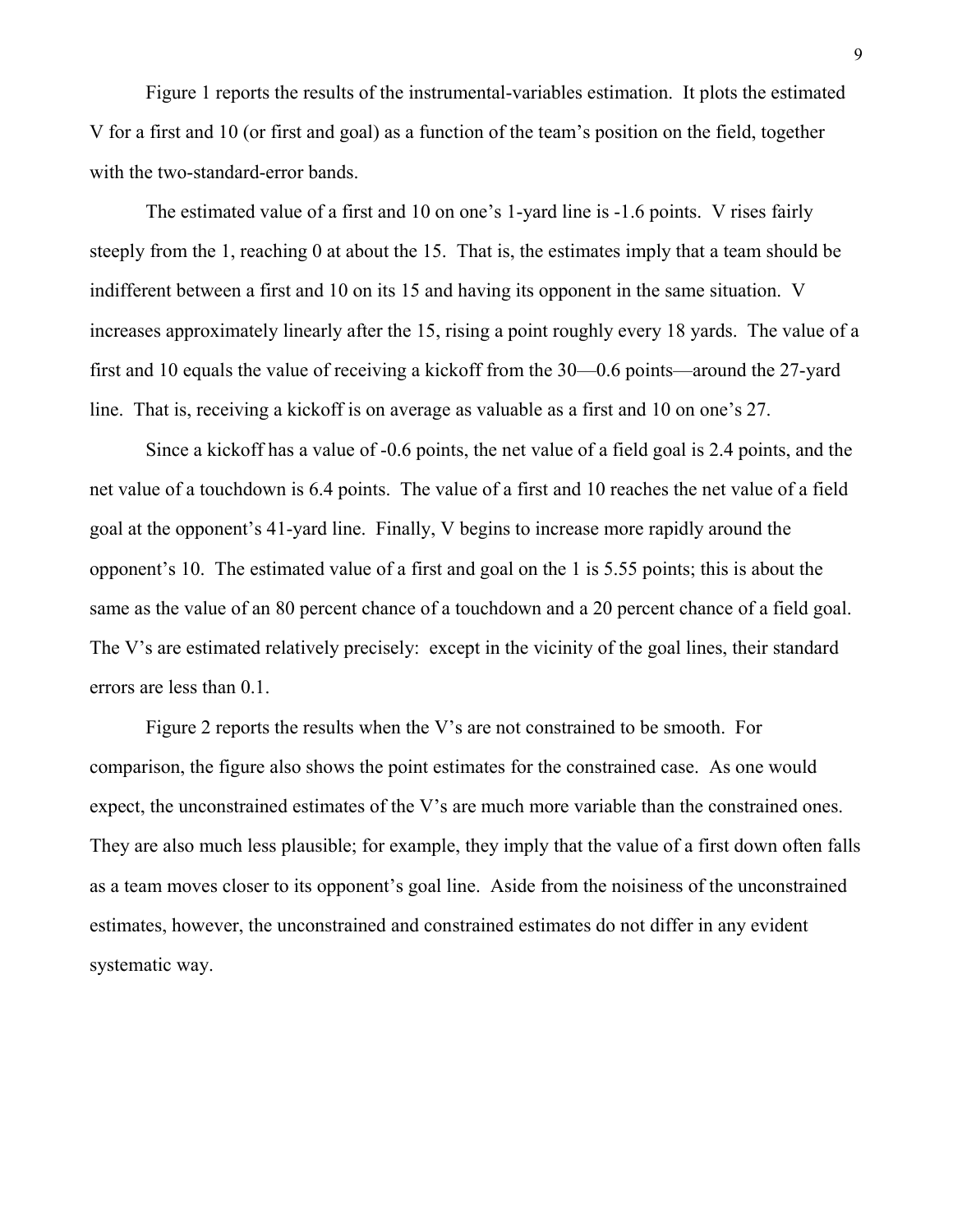#### III. KICKING VERSUS GOING FOR IT

 This section uses the results of Section II to analyze the choice between kicking and going for it on fourth down. The analysis proceeds in four steps. The first two estimate the values of kicking and going for it in different circumstances. The third compares the two choices to determine which is on average better as a function of the team's position on the field and its distance from a first down. The final step compares teams' actual decisions with the choices that the analysis suggests are preferable.

 **Kicking.** My method for analyzing the values of kicks is similar to the approach in the previous section. I focus on the realized values of kicks as of the subsequent situation (where "situation" is defined as before). This realized value has two components, the net points scored before the next situation and the next situation's value.

 If we neglect the issue of smoothing the estimates, the analysis is straightforward. To estimate the value of a kick from a particular yard line, one simply averages the realized values of the kicks from that yard line as of the subsequent situation. In contrast to the previous section, there is no need for instrumental-variables estimation.

One can describe the procedure formally using notation like the previous section's. Let  $K_i$ denote the value of a kick from yard line i, and let t index kicks within a game. In addition, let  $A_{gt}^{i}$ be a dummy that equals 1 if kick g,t is from yard line i,  $\tilde{D}^i_{gt}$  a dummy that equals 1 if the next situation after kick g,t is a situation of type i,  $\tilde{P}_{gt}$  the net number of points scored by the kicking team between kick g,t and the subsequent situation (including any points scored on the kick itself), and  $\widetilde{B}_{gt}$  a dummy that equals 1 if the kicking team has the ball in the next situation and -1 if the other team has the ball. Proceeding along the lines used to derive equation (3) yields

$$
\widetilde{P}_{gt} + \widetilde{B}_{gt} \sum_{i} \widetilde{D}_{gt} V_{i} = \sum_{i} K_{i} A_{gt}^{i} + u_{gt}.
$$
\n(4)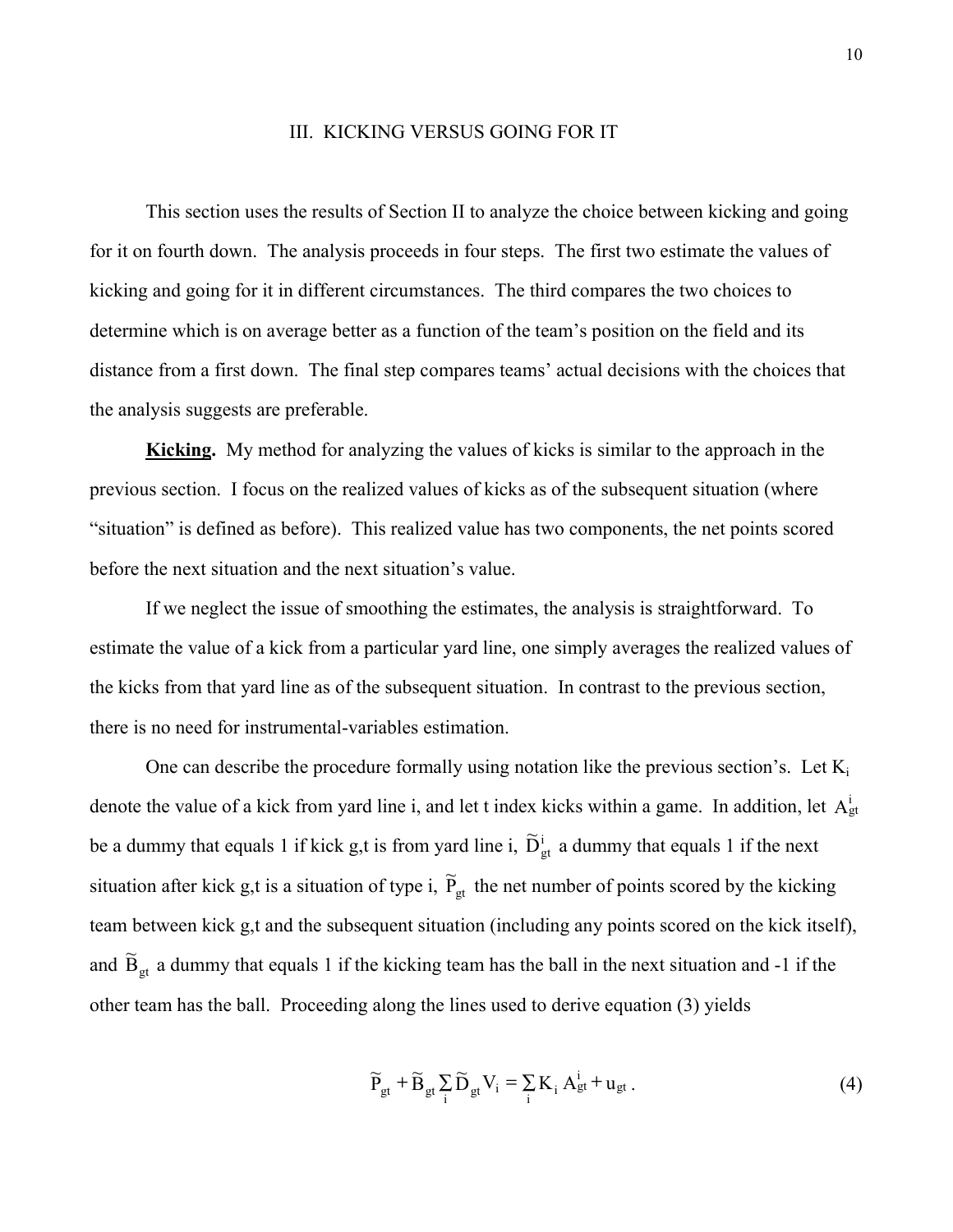Here  $u_{gt}$  is the difference between the realized value of kick g,t as of the subsequent situation and the expectation of that value conditional on the position the team is kicking from. This definition of  $u_{gt}$  implies that it is uncorrelated with the  $A_{gt}^{i}$  's. Thus (5) can be estimated by OLS; this is equivalent to the averaging procedure just described.

 I constrain the estimated values of kicks to be smooth in the same way as before. That is, I require the  $K_i$ 's to be a quadratic spline as a function of the team's position on the field, with the same knot points as in Section II. I make one modification, however. Teams' choices between punting and attempting a field goal change rapidly around their opponents' 35-yard line. Since one would expect the level but not the slope of the value of kicking as a function of the yard line to be continuous where teams switch from punts to field-goal attempts, I do not impose the slope restriction at the opponent's 33. And indeed, the estimates reveal a substantial kink at this knot point.

 The data consist of all kicks in the first quarters of games. Since what we need to know is the value of deciding to kick, I include not just actual punts and field-goal attempts, but blocked and muffed kicks and kicks nullified by penalties. There are 2560 observations.<sup>9</sup>

 The results are reported in Figure 3. Panel (a) shows the estimated value of kicking as a function of the team's position on the field, together with the two-standard-error bands.<sup>10</sup> On the

<sup>&</sup>lt;sup>9</sup> There are several minor issues involving the data. First, fourth-down plays that are blown dead before the snap and where the play-by-play account does not say whether the kicking squad was sent in are excluded on the grounds that it is not possible to determine whether the team intended to kick. Since such plays are also excluded from the analysis of the decision to go for it, this exclusion should generate little bias. Second, if a penalty causes one fourth-down play to immediately follow another, both are included. Third, it is not clear whether fake punts and fieldgoal attempts should be included; it depends on whether one wants to estimate the value of deciding to kick or the value of lining up to kick. There are only five fake kicks in the sample, however, and the results are virtually unaffected by whether they are included. The results reported in the text include fakes. Finally, since teams occasionally obtain first downs on kicking plays (primarily through penalties), the value of a kick is affected by the number of yards the team has to go for a first down. But there are only six kicking plays in the sample where the team had five or fewer yards to go and moved the ball five or fewer yards and obtained a first down. Thus to improve the precision of the estimates, I do not let the estimated value of kicks vary with the number of yards needed for a first down.

<sup>&</sup>lt;sup>10</sup> The standard errors account for the fact that the  $V_i$ 's in (5) are estimated, This calculation is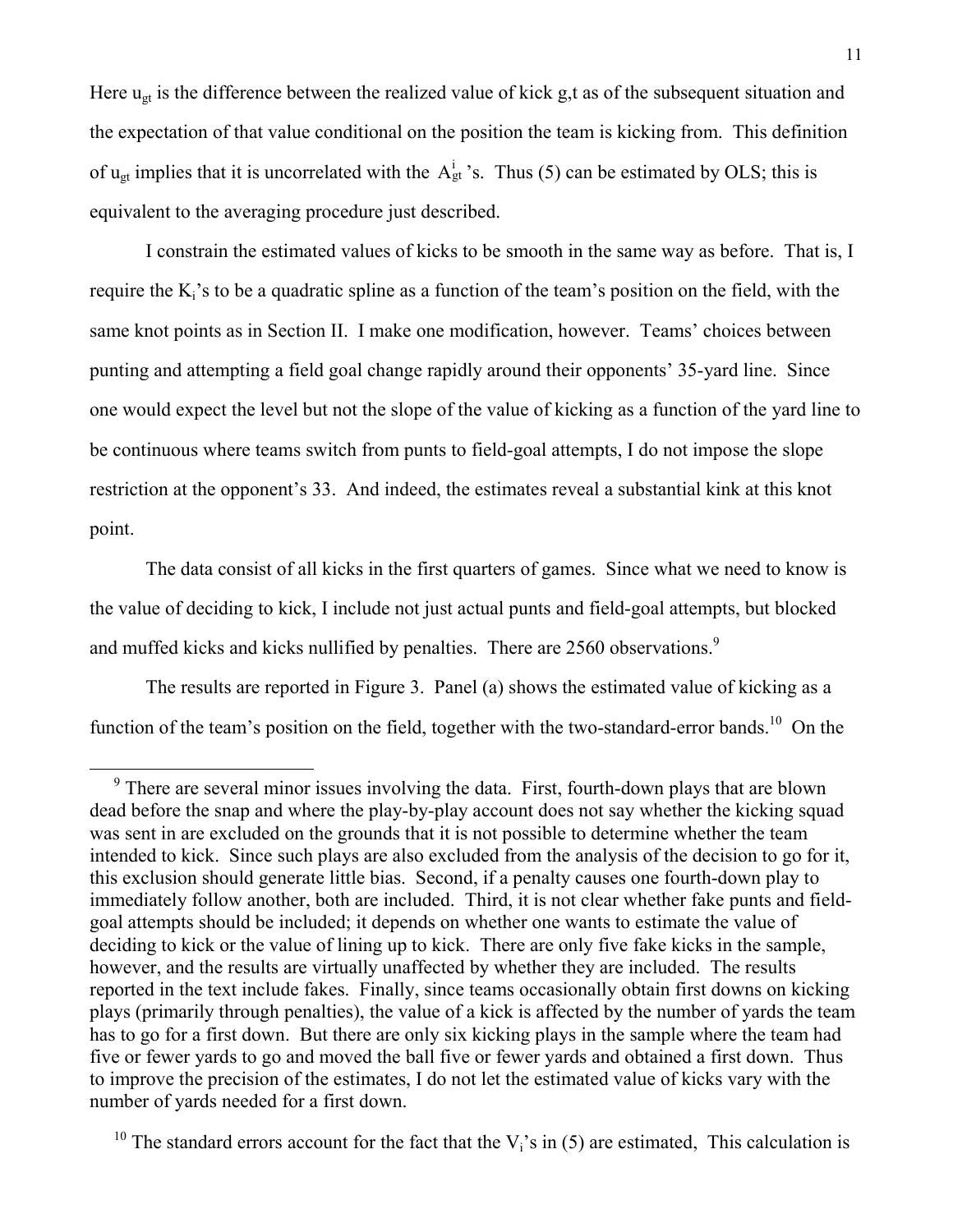team's 1-yard line, the estimated value of kicking is -2.8; this is the same as the value of the other team having a first and 10 on one's 34. The value rises steadily, and reaches 2.4 at the opponent's 1; this is essentially identical to the value of making a field goal for sure.

Panel (b) presents the results in a way that may be more useful. It plots the difference between the estimated values of a kick and of the other team having a first down on the spot. From the team's 10-yard line to midfield, this difference is fairly steady at around 2.1 points, which corresponds to a punt of about 38 yards. The difference dips down in the "dead zone" around the opponent's 35-yard line, where a field-goal attempt is unlikely to succeed and a punt is likely to produce little yardage. It reaches a low of 1.5 (a punt of only 25 yards) at the opponent's 33, and then rises to 2.2 at the opponent's 21. As the team gets closer to the goal line, the probability of a successful field goal rises little while the value of leaving the opponent with the ball rises considerably. The difference between the values of kicking and of the opponent receiving the ball therefore falls, reaching 0.7 at the 1. The estimates are relatively precise: the standard error of the difference in values is typically about 0.1.

 **Going for It.** The analysis of the value of not kicking on fourth down parallels the analysis of kicking. There are two differences. First, because teams rarely go for a first down or touchdown on fourth down, I use third-down plays to estimate the value of going for it. That is, I find what third-down plays' realized values as of the next situation would have been if the plays had taken place on fourth down.

 Second, the value of going for it depends not only on the team's position on the field, but also on the number of yards it has to go for a first down or touchdown. If there were no need to smooth the estimates, one could use averages to estimate the value of going for it for a specific position and number of yards to go. That is, one could consider all cases where the corresponding circumstance occurred on third down, find what the plays' realized values would have been if they

-

done under the assumption that the differences between the realized and expected values of kicks (the u's in (5)) are uncorrelated with the errors in estimating the  $V_i$ 's. Although this assumption will not be strictly correct, it is almost certainly an excellent approximation.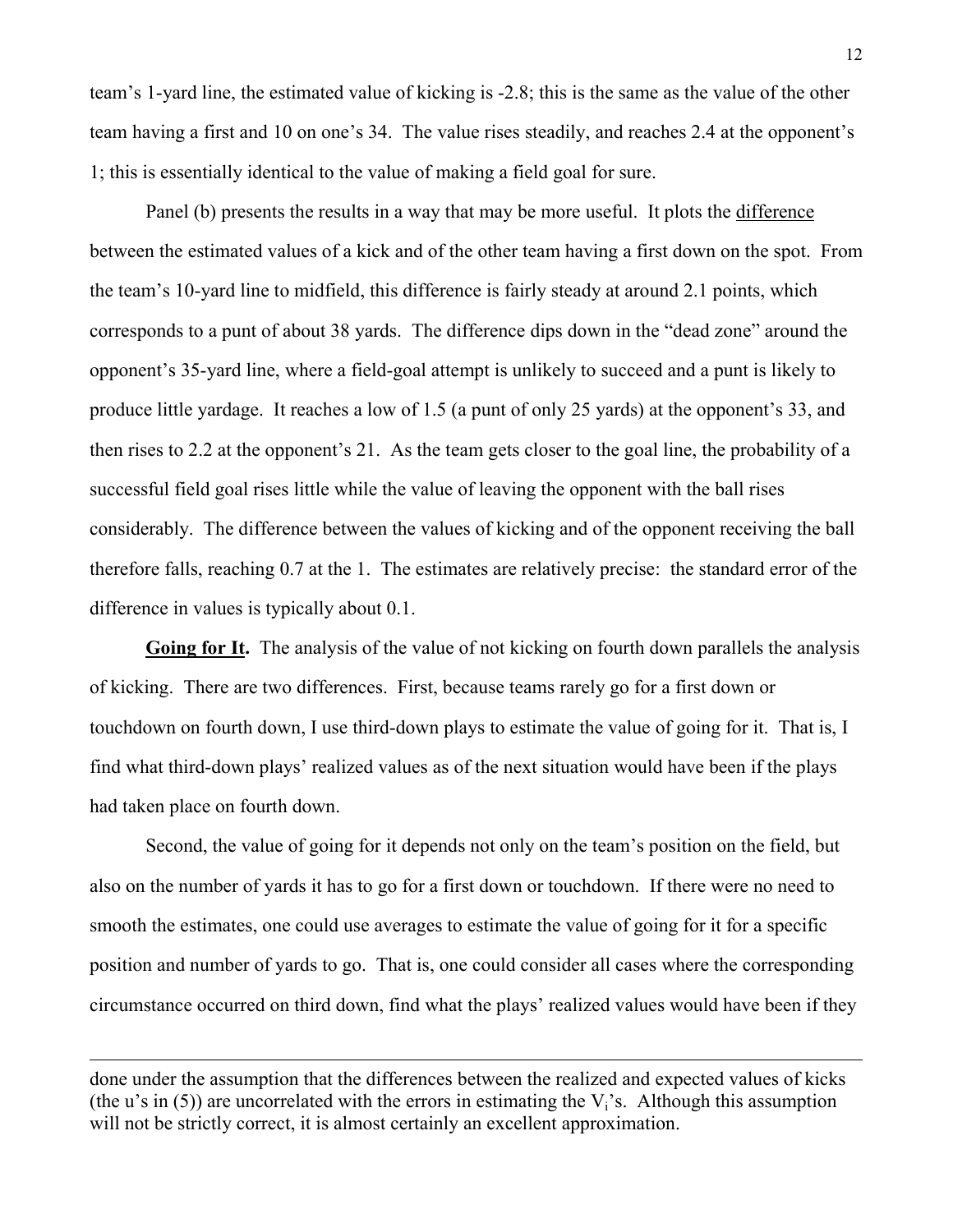had been fourth-down plays, and average the values. In fact, however, there are over a thousand different cases in the sample. Smoothing the estimates is therefore essential.

 To smooth the estimates, I focus on the difference between the values of going for it and of turning the ball over on the spot rather than estimating the value of going for it directly. In general, this difference depends on three factors. The first is the difference between the values of having a first down on the spot and of the other team having a first down there. Since the V's are essentially symmetric around the 50-yard line, this factor is essentially independent of the team's position on the field. The second factor is the probability that the team succeeds when it goes for it. As long as the team is not close to its opponent's goal line, there is no reason for this probability to vary greatly with the team's position. The third (and least important) factor is the additional benefit from the yards the team typically gains when it goes for it. Again, as long as the team is not close to the opponent's goal line, there is no reason for the average number of yards it gains to vary substantially with its position. And because the V's are close to linear, the benefit from gaining a given number of yards varies little with position. Thus the third factor is also likely to be almost independent of the team's position over most of the field.

 Close to the opponent's goal line, however, the team has less room to work with, and so its chances of success and average number of yards gained are likely to be lower. On the other hand, because the value of a touchdown is much larger than the value of a first down on the 1, the additional benefit from gaining yards may be higher. Thus near the goal line, we cannot be confident that the difference between the values of going for it and of turning the ball over does not vary substantially with the team's position.

 Estimating the value of going for it as a fairly general smooth function of the team's position and number of yards to go yields results consistent with this discussion.<sup>11</sup> The resulting estimates of the difference between the values of going for it and of turning the ball over show no

<sup>&</sup>lt;sup>11</sup> Specifically, I divide the field at the 9's, 17's, 33's, and 50. Within each section, I let the value of going for it be quadratic in the team's position and number of yards to go, as in (7) below. Where two sections meet, I constrain both the level of the value of going for it and its derivative with respect to the team's position to be equal for all values of the number of yards to go.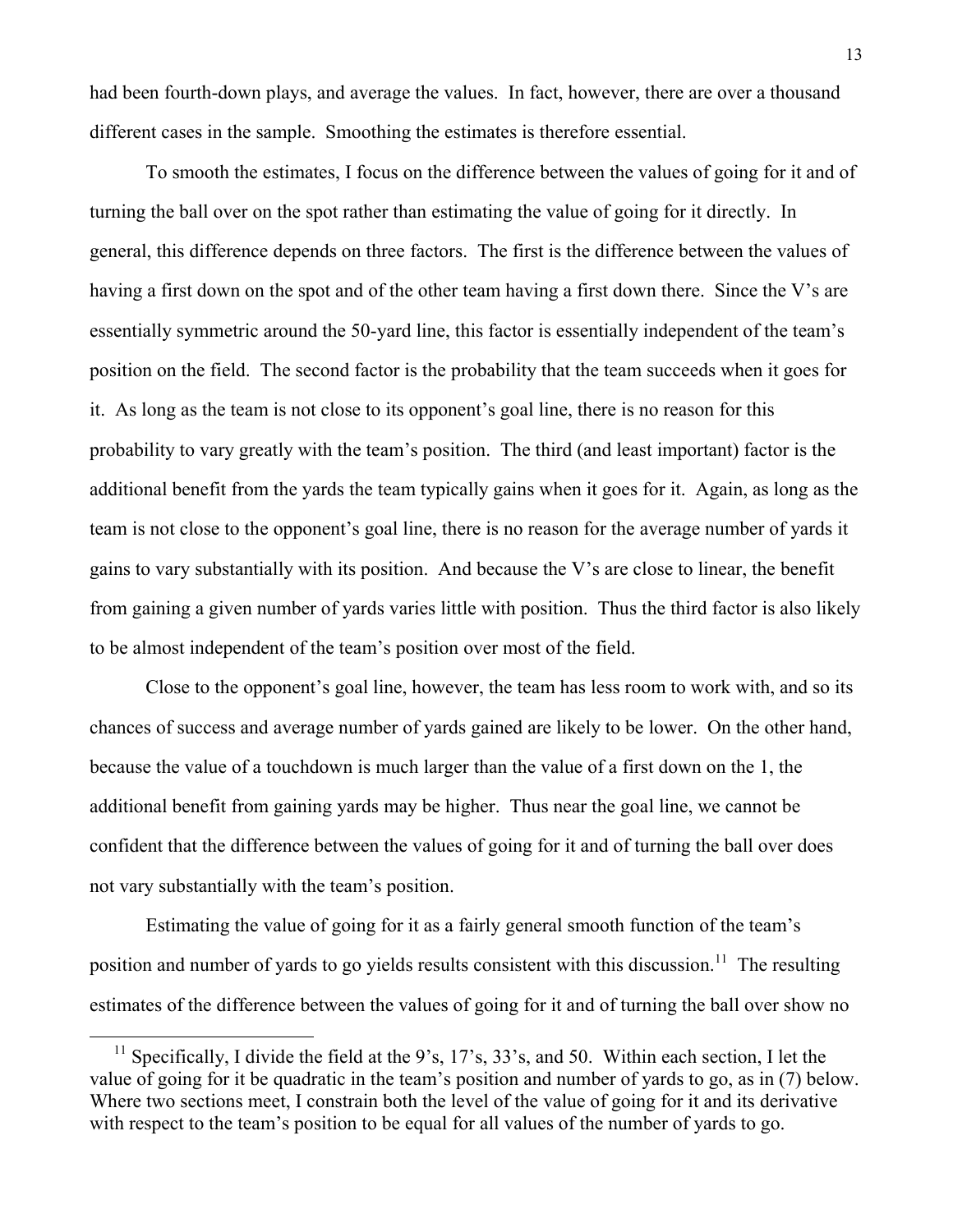large or systematic variation with the team's position until it is close to the opponent's goal line. For example, the estimate of this difference with 5 yards to go falls from 2.00 at the team's 15 to 1.86 at the 26, rises to 2.25 at the opponent's 43, then falls to 1.97 at the 15. These variations are small, imprecisely estimated, and non-monotonic in a way that does not seem plausible. Thus the most likely possibility is that they largely reflect sampling variation. Starting around the opponent's 15, however, the estimated difference falls more rapidly, reaching a low of 1.10 at the 8.12

 Because of the large number of parameters that must be estimated with the general approach, the values of going for it in each circumstance are estimated quite imprecisely. Estimating the difference between the values of going for it and turning the ball over provides a convenient way of imposing plausible restrictions. I therefore focus on this difference.

Specifically, let  $G_{iv}$  denote the value of going for it on yard line i with y yards to go. The difference between the values of going for it and of turning the ball over on the spot is  $G_{iv}$  - (-V<sub>i</sub>), or  $G_{iv} + V_i$ , where i' denotes the yard line "opposite" yard line i. From the team's goal line to the opponent's 17, I assume that this difference is independent of i and quadratic in y:

$$
G_{iy} + V_{i'} = a_0 + a_1y + a_2y^2.
$$
 (6)

From the opponent's 17 to their goal line, I let the difference depend quadratically on both i and y:

$$
G_{iy} + V_{i'} = b_0 + b_1y + b_2i + b_3y^2 + b_4yi + b_5i^2 + b_6y^2i + b_7yi^2 + b_8y^2i^2.
$$
 (7)

At the 17, where the two functions meet, I constrain both their level and their derivative with

 $12$  The estimates also fall relatively rapidly as the team approaches its own goal line. But since a team cannot have only a small number of yards to go when it is close to its goal line, the value of going for it close to the team's goal line is not relevant to the analysis of teams' decisions. In the estimation below, I therefore do not allow for the possibility that the difference changes as the team gets close to its goal line.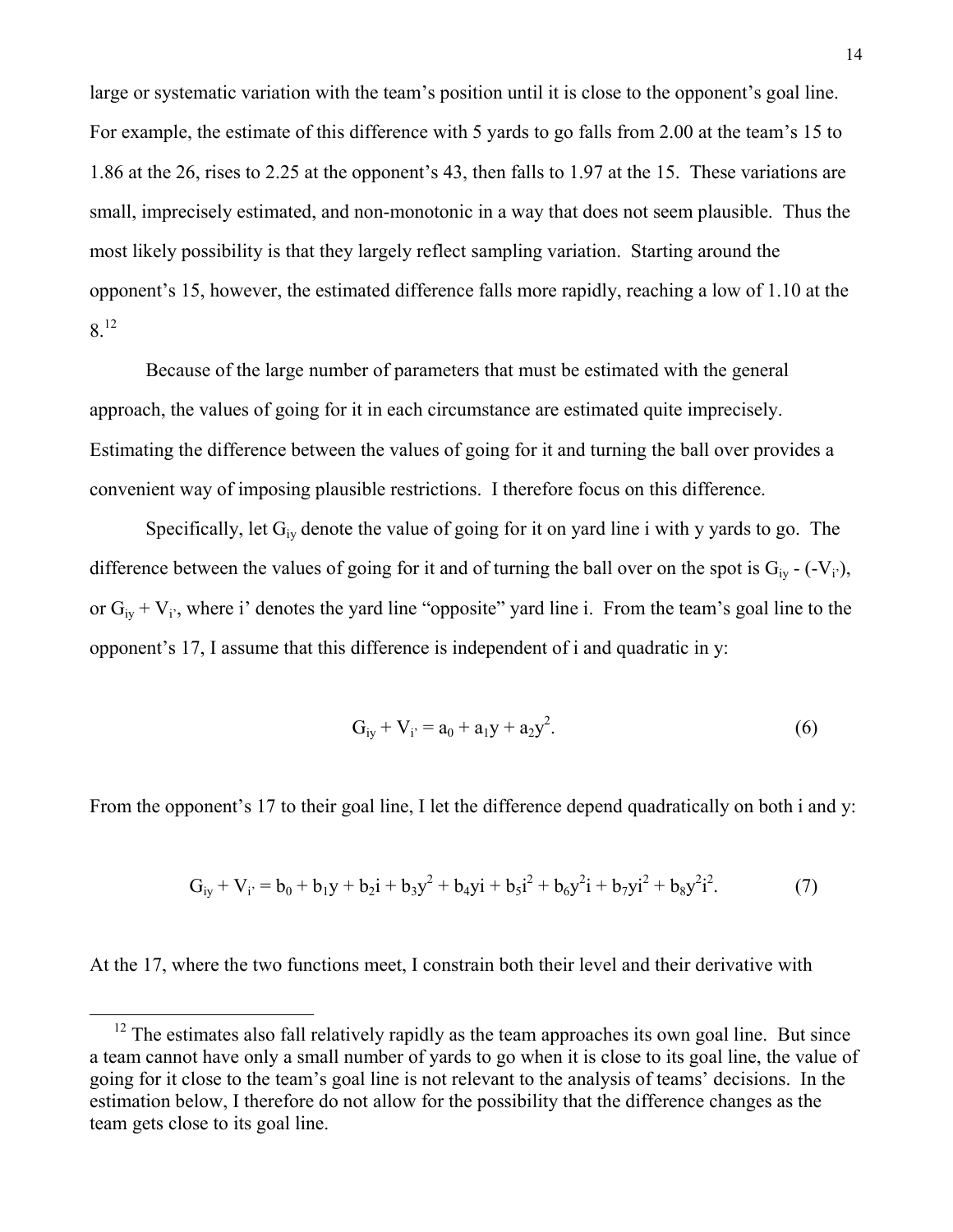respect to i to be equal for all y. This creates 6 restrictions.

-

The data consist of all third-down plays in the first quarter; there are 4733 observations.<sup>13</sup> Figure 4 summarizes the results. The solid line shows the estimates of  $G_{iv} + V_i$  as a function of y for a generic position on the field not inside the opponent's 17, and the dashed line shows the estimates at the opponent's 5. Outside the opponent's 17, the estimate of  $G_{iv} + V_i$  for a team facing fourth and 1 is 2.64. On third-and-1 plays from the goal line to the opponent's 17, teams are successful 64 percent of the time, and they gain an average of 3.8 yards; this corresponds to an expected value of 2.66 points.<sup>14</sup> Thus the estimate of 2.64 is reasonable. The estimated difference falls roughly linearly with the number of yards to go. It is 2.05 with 5 yards to go (equivalent to a 45 percent chance of success and an average gain of 6.3 yards), 1.49 with 10 yards to go (a 30 percent chance of success and an average gain of 6.6 yards), and 1.08 with 15 yards to go (an 18 percent chance of success and an average gain of 7.7 yards). These estimates are similar to what one would obtain simply by looking at the average results of the corresponding types of plays.

At the opponent's 5, the estimate of  $G_{iv} + V_i$  with 1 yard to go is slightly higher than the estimate elsewhere on the field; it is 2.94, which is equivalent to a 38 percent chance of a first down with an average gain of 2 yards plus a 25 percent chance of a touchdown. The estimate falls more rapidly with the number of yards to go than elsewhere on the field, however. With 5 yards to go, it is 1.42 (equivalent to a 26 percent chance of a touchdown). The estimate for 5 yards to go is quite similar to what one would obtain by looking at averages; the estimate for 1 yard to go is somewhat higher, however.<sup>15</sup>

 $13$  Again, there are a few minor issues with the data. First, to parallel the analysis of kicking, plays that are blown dead before the snap where it would not have been possible to determine if the kicking team had been sent in are excluded. Second, if a penalty causes one third-down play to immediately follow another, both are included. And third, to prevent outliers that are not relevant to decisions about going for it from affecting the results, plays where the team had more than 20 yards to go are excluded.

 $14$  This translation of average outcomes into point values, and the analogous ones in the rest of the paragraph, are done for a team at midfield. Since the V's are not exactly symmetric around the 50 or exactly linear, choosing a different position would change the calculations slightly.

<sup>&</sup>lt;sup>15</sup> There are relatively few short yardage third-down and fourth-down plays near the opponent's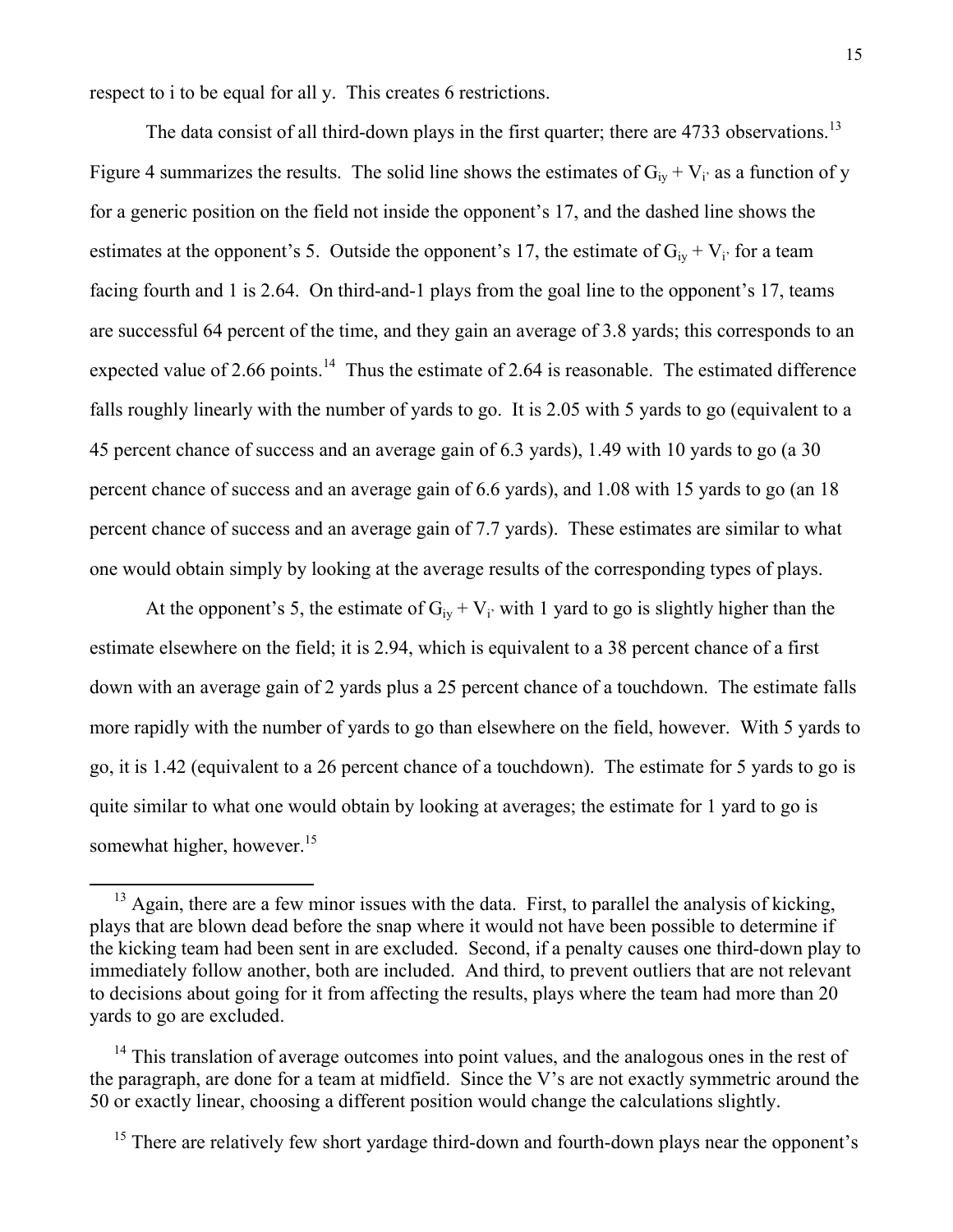The dotted lines show the two-standard-error bands. For the range where  $G_{iv} + V_i$  is constrained to be independent of i, the standard errors are small; for 15 or fewer yards to go, they are less than 0.1. Inside the 17, where fewer observations are being used, they are larger, but still typically less than 0.2.

**Recommended Choices.** Figure 5 combines the analyses of kicking and going for it by showing the number of yards to go where the average payoffs to kicking and going for it are equal as a function of the team's position. On the team's own half of the field, going for it is better on average as long as there are less than about 4 yards to go. After midfield, the gain from kicking falls, and so the critical value rises. It is 6.5 yards at the opponent's 45 and peaks at 9.8 on the opponent's 33. As the team gets into field-goal range, the critical value falls rapidly; its lowest point is 4.0 yards on the 21. Thereafter, the value of kicking changes little while the value of going for it rises. As a result, the critical value rises again. The analysis implies that once a team reaches its opponent's 5, it is always better off on average going for it. The two dotted lines in the figure show the two-standard-error bands for the critical values.16 The critical values are estimated fairly precisely.

 Although these findings contradict the conventional wisdom, they are quite intuitive. As described in the introduction, one case where one can see the intuition clearly is fourth and goal on the 2. The expected payoffs in terms of immediate points to the two choices are very similar, but trying for a touchdown on average leaves the other team in considerably worse field position. Thus trying for a touchdown is better on average. Another case where one can see the intuition fairly easily is fourth and 3 or 4 on the fifty. If the team goes for a first down, it has about a fiftyfifty chance of success; thus both the team and its opponent have about a 50 percent chance of a first and 10. But the team will gain an average of about 6 yards on the fourth-down play; thus it is

goal line where the team can get a first down before the goal line. In addition, the exact estimates of the value of going for it for very short yardages do not affect the conclusions about when teams are on average better off going for it.

<sup>&</sup>lt;sup>16</sup> For example, the lower dotted line shows the point where the difference between the estimated values of going for it and kicking is twice its standard error.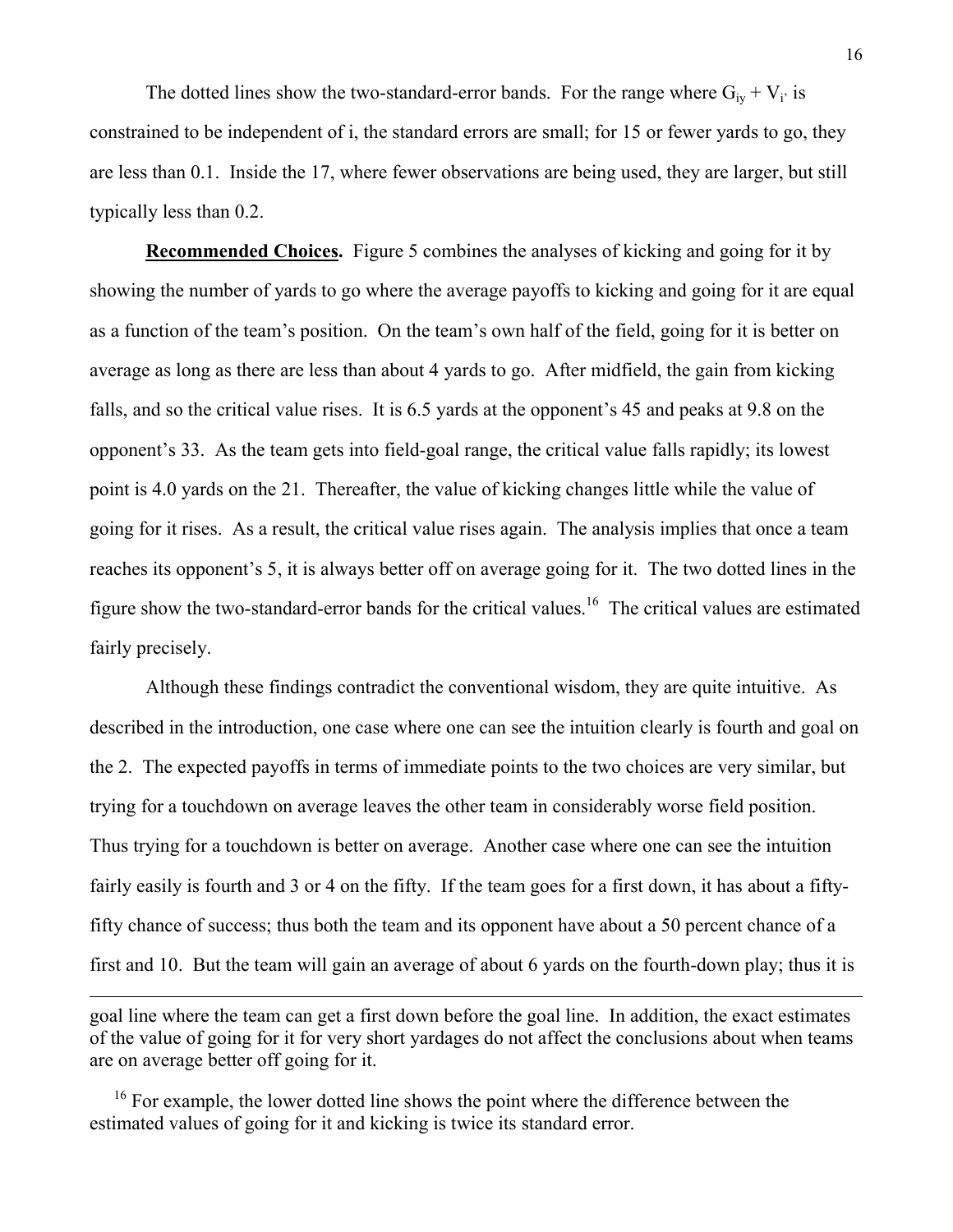on average better off than its opponent if it goes for it. If the team punts, its opponent will on average end up with a first and 10 around its 14. Both standard views about football and the analysis in Section II suggest that the team and its opponent are about equally well off in this situation. Thus, the team is on average better off than its opponent if it goes for a first down, but not if it punts. Going for the first down is therefore preferable on average.

 The very high critical values in the dead zone also have an intuitive explanation. The chances of success if the team goes for it decline only moderately as the number of yards to go increases. For example, away from the opponent's end zone, teams obtain a first down or touchdown on third down 64 percent of the time when they have 1 yard to go, 44 percent of the time when they have 5 yards to go, and 34 percent of the time when they have 10 yards to go. As a result, the value of going for it falls only moderately as the number of yards to go rises. Thus the large decrease in the gain from kicking in the dead zone causes a large increase in the critical value.

 **Actual Choices.** Teams' actual choices are dramatically more conservative than the choices recommended by the dynamic-programming analysis. On the 1604 fourth downs in the sample where the analysis implies that teams are on average better off kicking, they went for it only 9 times. But on the 1068 fourth downs where the analysis implies that teams are on average better off going for it, they kicked 959 times.<sup>17</sup>

 The dashed line in Figure 5 summarizes teams' actual choices. It shows, for each point on the field, the largest number of yards to go with the property that when teams have that many or fewer yards to go, they go for it at least as often as they kick. Over most of the field, even with 1 yard to go teams usually kick. Teams are slightly more aggressive in the dead zone, but are still far less aggressive than the dynamic-programming analysis suggests. On the line summarizing teams' actual choices, the null hypothesis that the average values of kicking and going for it are

 $17$  These figures exclude the 28 cases where we cannot observe the team's intent because of a penalty before the snap.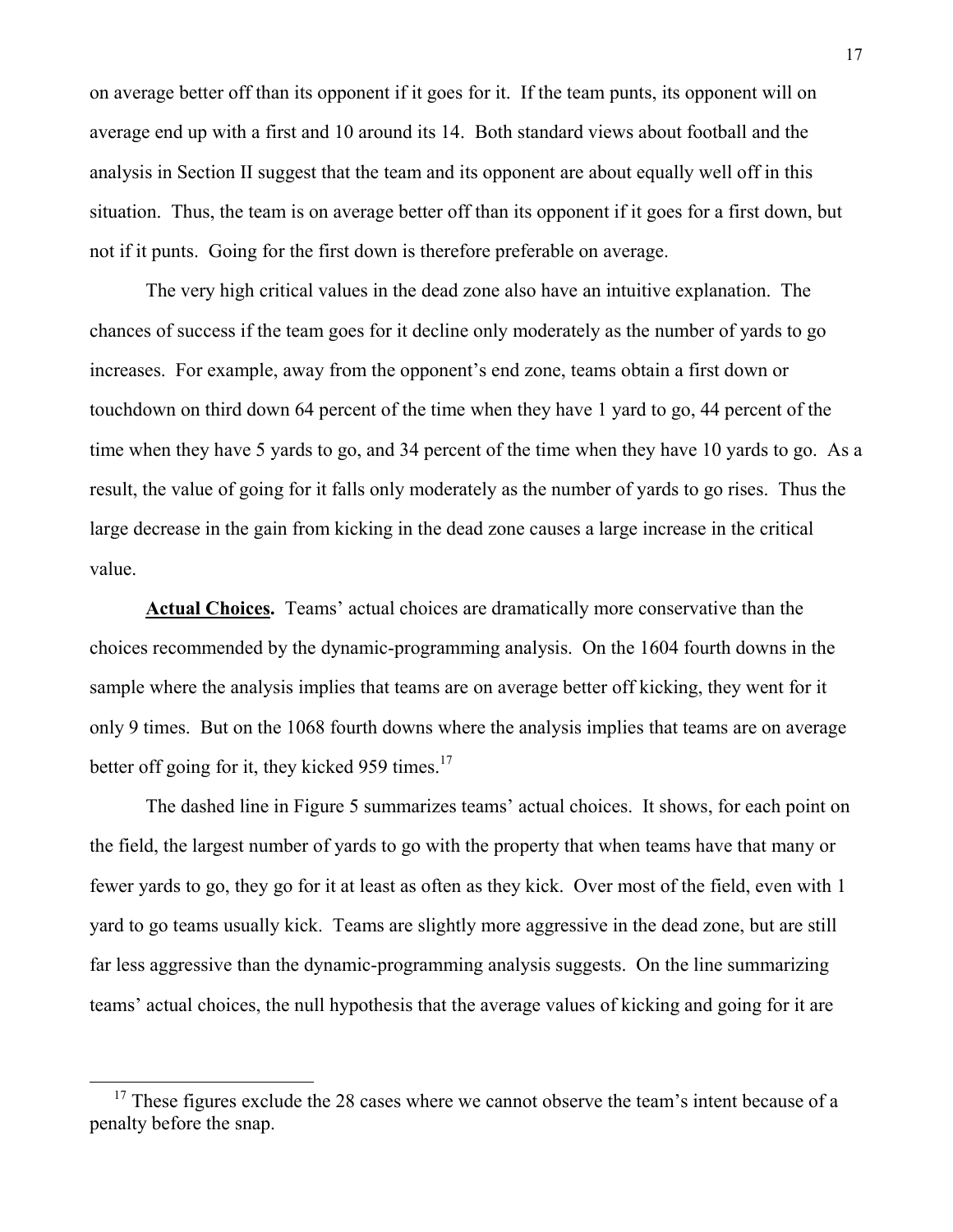equal is typically rejected with a t-statistic between 3 and  $7<sup>18</sup>$ 

-

### IV. COMPLICATIONS

 This section discusses six considerations that have been omitted from the basic analysis. The first two concern the estimation of the V's, the next three concern the choice between kicking and going for it given the V's, and the final one concerns both issues.

**Rational Risk Aversion.** I have assumed that teams are risk-neutral concerning points scored. But since teams' goal is to maximize the probability of winning, this is not correct: to some extent, what is important is scoring some points, not scoring a large number. The analysis may therefore overstate the value of a touchdown relative to a field goal, and thus overstate the benefits of going for it on fourth down.

 Three considerations suggest that this effect is not important. First, it is largely irrelevant to decisions in the middle of the field. Near midfield, a team should maximize the probability that it

<sup>&</sup>lt;sup>18</sup> Carter and Machol (1978) and Carroll, Palmer, and Thorn (1998, Ch. 10) also examine fourth-down decisions. Carter and Machol only consider decisions inside the opponent's 35-yard line. They use estimates from their earlier work (described in n. 6 above) to assign values to different situations. To estimate the payoff from going for it, they pool third-down and fourthdown plays. They assume that all successful plays produce exactly the yards needed for a first down and that all unsuccessful plays produce no yards, and that the probability of success does not depend on the team's position on the field. They then compare the estimated payoffs to going for it with the payoffs to field-goal attempts and punts. They conclude that teams should be considerably more aggressive than they are.

Carroll, Palmer, and Thorn consider decisions over the entire field. They do not spell out their method for estimating the values of different situations (though it appears to be related to Carter and Machol's), and it yields implausible results. Similarly to Carter and Machol, they pool third-down and fourth-down plays, assume that successful plays produce one more yard than needed for a first down and that unsuccessful plays yield no gain, and assume that the chances of success do not vary with field position. They again conclude that teams should be considerably more aggressive. Their specific findings about when going for it is preferable on average are quite different from mine, however.

Finally, neither Carter and Machol nor Carroll, Palmer, and Thorn investigate the statistical significance of their results.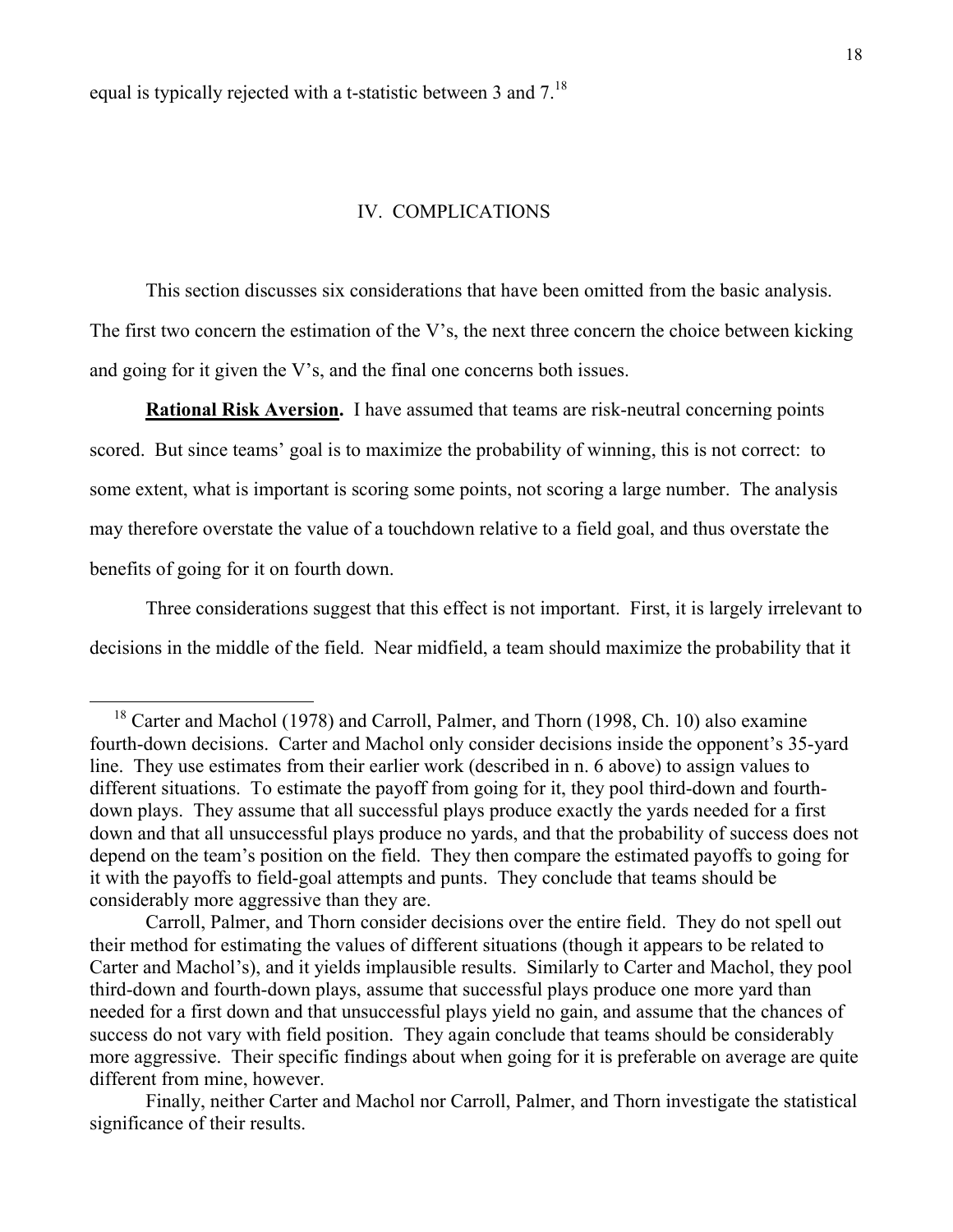is the first to get close to the opponent's goal line, since that is necessary for either a field goal or a touchdown. But teams are conservative over the entire field.

 Second, as I show in Section V, teams are conservative even in situations where the behavior that would maximize the chances of winning would be risk-loving over points scored.

 Third, it is possible to obtain some direct evidence about the impact of points on the probability of winning. Because teams adjust their play late in the game according to the score, one cannot just look at the distribution of actual winning margins. For example, a team that is trailing by six points late in the game will try for a touchdown, a team that is trailing by two will try for a field goal, and a team that is leading by one will try to run out the clock. As a result, looking at the fraction of games that are decided by one point will lead to an overestimate of the value of an additional point early in the game.

 Instead, I try to approximate what the distribution of winning margins would be in the absence of late-game adjustments, and use this to estimate the value of a field goal or touchdown early in the game. I begin by dividing the games into deciles according to the point spread. I then find the score for the favorite and the underdog at the end of the first half; the idea here is that these scores are relatively unaffected by adjustments in response to the score. I then construct synthetic final scores by combining the first-half scores of each pair of games within a decile. This yields a total of 74(73)/2 (or 73(72)/2) synthetic games for each decile, for a total of 26,718 observations. I use the results to estimate the impact of an additional field goal or touchdown in the first quarter. For example, the estimated effect of a field goal on the probability of winning is the sum of the probability that a team would trail by one or two points at the end of the game plus half the probability that the score would be tied or the team would trail by three.

This exercise suggests that 7 points are in fact slightly more than seven-thirds as valuable as 3. 3 additional points are estimated to raise the probability of winning by 6.8 percentage points; 7 additional points are estimated to raise the probability of winning by 16.2 percentage points, or 2.40 times as much. The source of this result is that the distribution of synthetic margins is considerably higher at 4 and 7 points than at 1 or 2 points. To put it differently, to some extent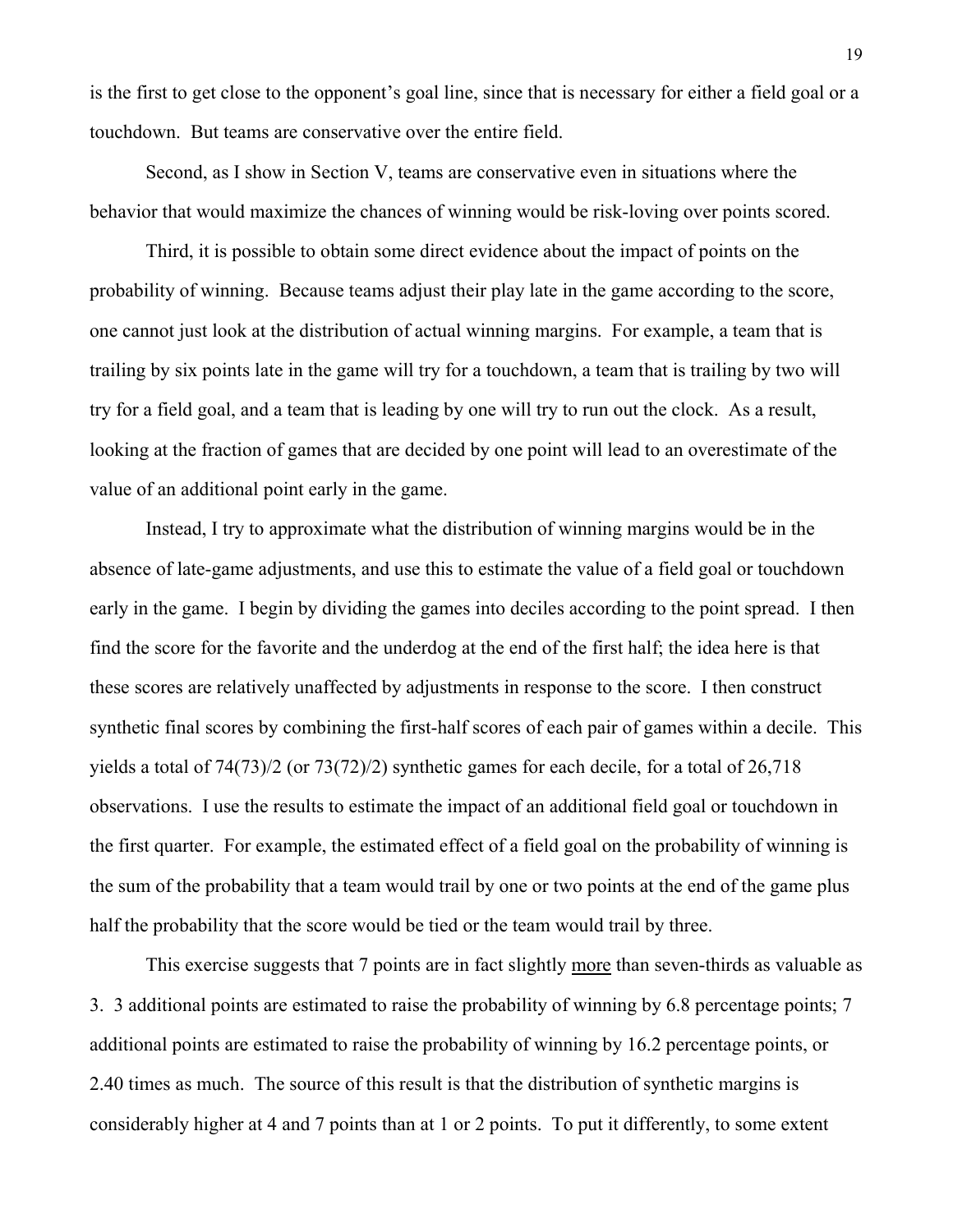what is important about a touchdown is not that its usual value is 7 points, but that its usual value is between two and three times the value of a field goal.

 **Selection Bias.** Teams are not assigned to situations randomly. For example, good teams are more likely to have first downs near their opponents' goal line, and poor teams are more likely to have first downs near their own goal line.

 It is not clear how this might bias the analysis. It appears likely to lead to some overestimate of the value of a first down near the opponent's goal line, and thus of the incentive to be aggressive in the opponent's territory. But it also appears likely to lead to some overestimate of the value of field position, and thus of the value of punting.

 To examine the importance of this potential difficulty, I reestimate the V's excluding all observations from the third of games where the point spread is greater than or equal to seven. This change reduces the heterogeneity in the sample considerably, and thus is likely to reduce any effects of selection bias.

 The change in the sample has only a small impact on the estimates of the V's. Except on a team's 1 and 2 yard lines, the estimates never change by more than 0.08. Equally important, the changes are not in the direction one would expect if selection bias were important: the estimated V's rise rather than fall near the opponent's goal line, and they do not change in any consistent way near the team's own goal line. Thus the results provide no evidence that selection bias is important.

 **Third Down versus Fourth Down.** The analysis uses the outcomes of third-down plays to gauge what would happen if teams went for it on fourth down. There are two ways to investigate whether this is likely to introduce important bias. The first is to consider how teams' incentives are likely to affect outcomes on fourth downs relative to third downs. The second is to directly compare outcomes on the two downs.

 To consider incentives, note that the relative payoffs to different outcomes are different on fourth down than on third down. In particular, the benefit from a long gain relative to just making a first down is smaller on fourth down. As a result, both the offense and defense will behave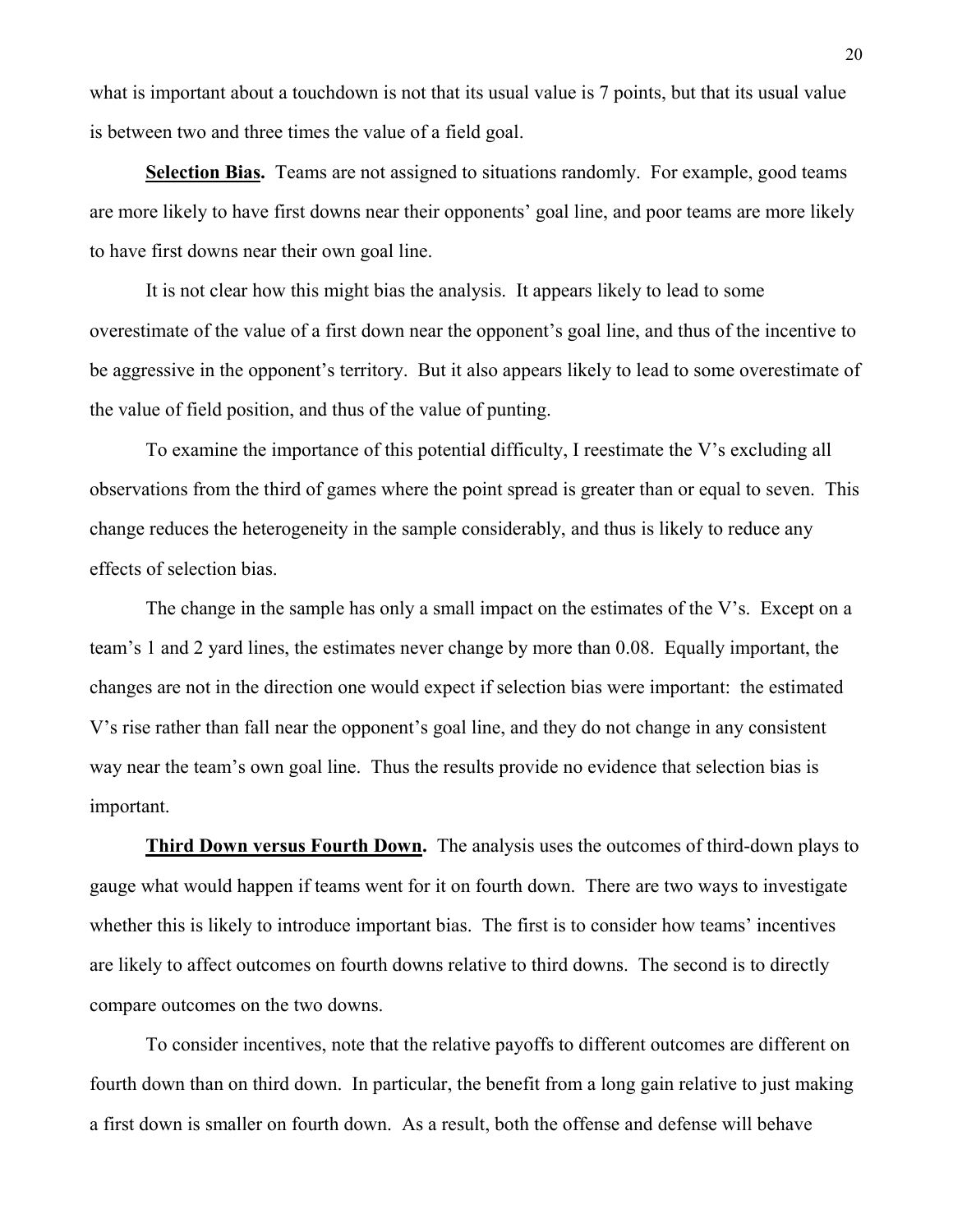differently: the offense will be willing to lower its chances of making a long gain in order to increase its chances of just making a first down, while the defense will be willing to do the reverse.

 It follows that one would expect the direction of the bias from using third-down plays to depend on which team has more influence on the distribution of outcomes. For example, consider the extreme case where the offense always calls the same play but the defense can adjust its behavior. In this case, the defense can do at least as well as it would if the distribution of outcomes on fourth downs were the same as on third downs, and it may be able to do better. Thus using third downs to gauge what would happen on fourth downs would lead to overestimates of the value of going for it. Similarly, if only the offense can influence the distribution of outcomes, using third downs would lead to underestimates of the value of going for it. Since it seems unlikely that the defense has substantially more scope than the offense to affect the distribution of outcomes, this suggests that the use of third downs is unlikely to lead to substantial overestimates of the value of going for it.

 More importantly, the relative payoffs to different outcomes do not differ greatly between third and fourth downs. This is clearest for cases where the team has third and goal or fourth and goal. To a first approximation, on either down the offense will try to maximize its chances of a touchdown and the defense will try to minimize it. Thus both sides' behavior on fourth down should be essentially the same as on third down. But even away from the goal line, the relative payoffs to different outcomes are similar on third and fourth down. For example, consider a team that is on its 30 and needs 2 yards for a first down. On third down (under the realistic assumption that the team will punt if it fails to make a first down), the benefit of gaining 15 yards rather than none is 1.4 times as large as the benefit of gaining 2 yards rather than none. On fourth down, the benefit of gaining 15 yards rather than none is 1.2 times as large as the benefit of gaining 2 yards rather than none. Thus, one would not expect teams to behave very differently on the two downs. As a result, any bias from the use of third-down plays is likely to be small.

 The second approach to investigating the appropriateness of using the outcomes of thirddown plays is to examine how closely outcomes on fourth downs resemble those on third downs.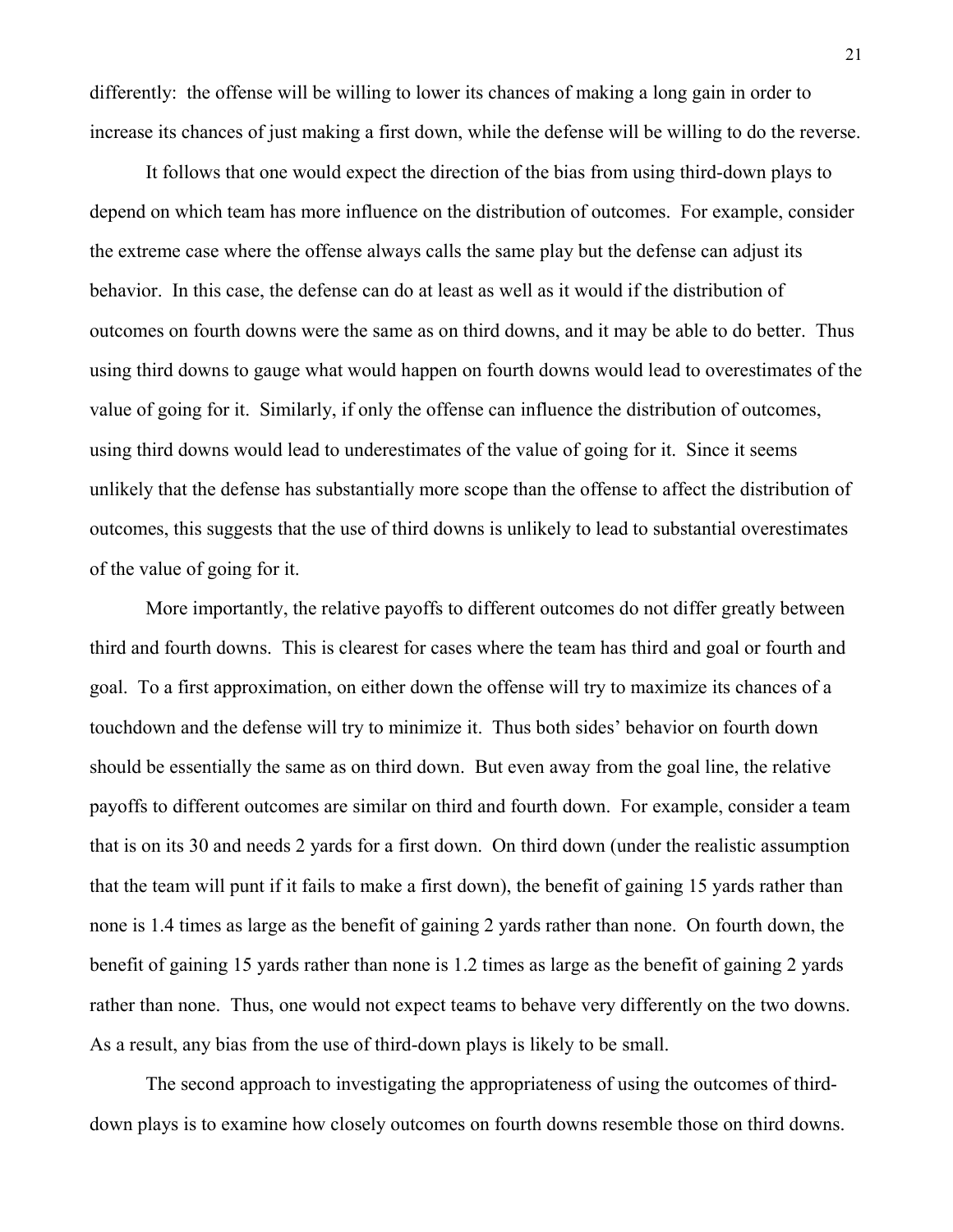In particular, one can compare the realized values of plays where teams went for it on fourth downs (that is, the immediate points scored plus the value of the resulting field position) with what one would expect based on the analysis of third downs.

 This comparison is potentially problematic, however, for two reasons. First, the sample size is small. As described above, teams went for it only 118 times in the sample, whereas there are 4733 third-down plays. Second, times when teams choose to go for it are likely to be unusual: the teams may know that they are particularly likely to succeed, or they may be desperate.

 To increase the sample without bringing in fourth-down attempts that are likely to be especially unusual, I expand the sample to include the entire game except for the last two minutes of each half (and overtimes). This increases the sample to 1338 plays. And as a partial remedy for the second problem, I experiment with controlling for the amount the team with the ball is trailing by and the amount it is favored by.

 The results suggest that fourth downs are virtually indistinguishable from third downs. The mean of the difference between the realized value of the fourth-down attempts and what is predicted by the analysis of third downs is 0.006 (with a standard error of 0.7), which is essentially zero. When controls for the prior point spread and the current point differential are included, the coefficient falls to -0.042 and remains highly insignificant. The point estimate corresponds to the probability of success being one percentage point lower on fourth downs than on third downs, which would have almost no impact on the analysis.

 **Additional Information.** In choosing between kicking and going for it, a team can use more information than the averages employed in the dynamic-programming analysis. It has information about the quality of its offense and the opponent's defense, the quality of its punter and placekicker and the opponent's punt returner, the weather, and so on. Thus it would not be optimal for it to follow the recommendations of the dynamic-programming analysis mechanically.

 Additional information cannot, however, account for the large systematic departures from the recommendations of the dynamic-programming analysis. Over wide ranges, teams almost always kick in circumstances where the analysis implies that they would be better off on average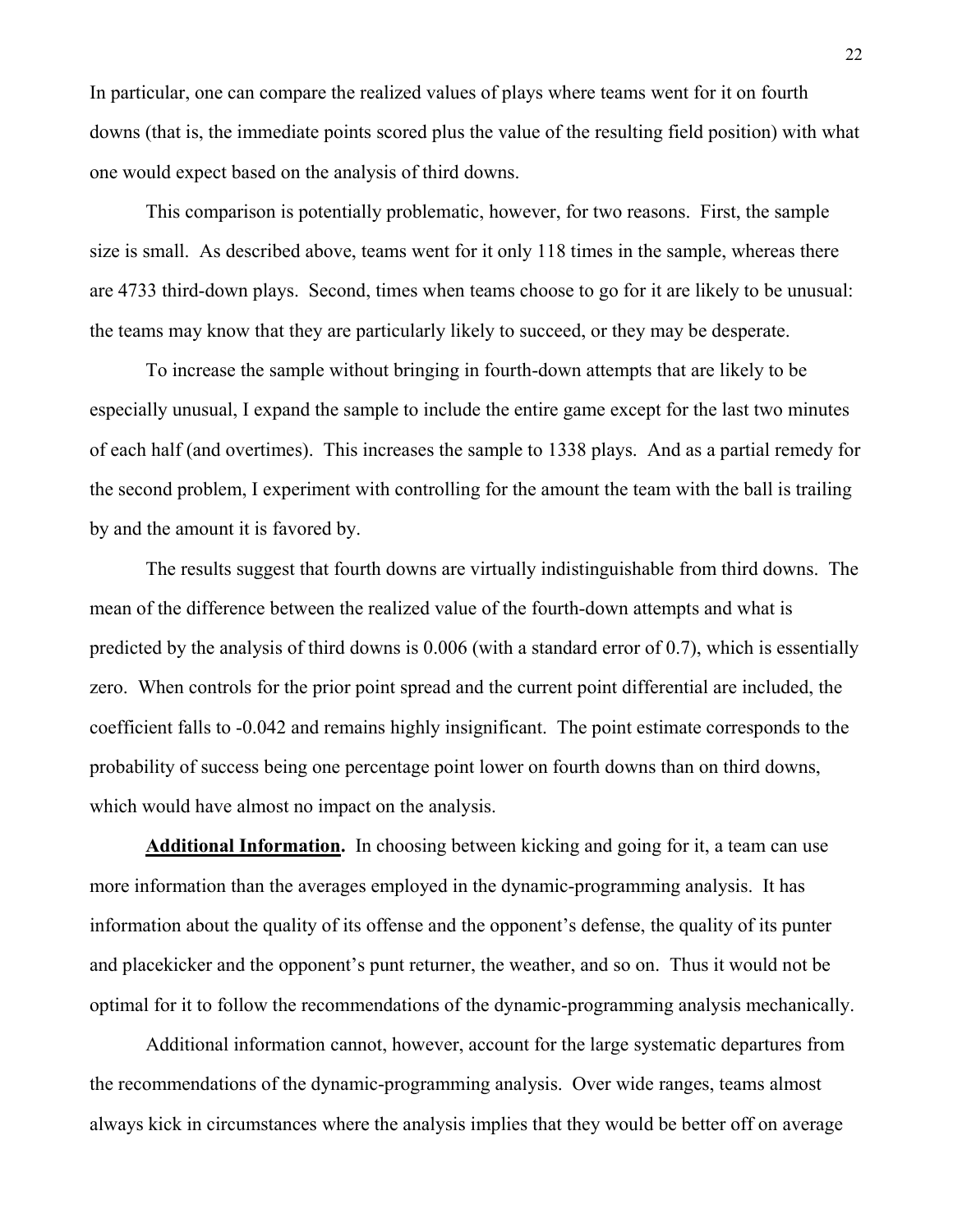going for it. For example, on the 512 fourth downs in the sample in the offense's half of the field where the dynamic-programming analysis suggests going for it, teams went for it only 7 times. Similarly, on the 175 fourth downs with 5 or more yards to go where the analysis suggests going for it, teams went for it only 13 times.

 Additional information can account for this behavior only if the information takes the form of teams knowing on a large majority of fourth downs that the expected payoff to going for it relative to kicking is considerably less than average, and knowing on the remainder that the expected payoff is dramatically larger than average. This possibility is not at all plausible. Further, it predicts that when teams choose to go for it, the results will be far better than one would expect based on averages. As described above, this prediction is contradicted by the data.

 **Momentum.** Failing on fourth down could be costly to a team's chances of winning not just through its effect on possession and field position, but also through its effect on energy and emotions. As a result, it might be more costly for the other team to have the ball as a result of stopping a fourth-down attempt than for it to have the ball at the same place on the field in the course of a normal drive or as the result of a punt. In this case, the analysis would understate the cost of a failed fourth-down attempt.

 There are two reasons to be skeptical of this possibility. First, the same reasoning suggests that there could be a motivational benefit to succeeding on fourth down, and thus that the analysis could understate the gain from a successful fourth-down attempt. Second, studies of momentum in other sports have found at most small momentum effects (see, for example, Gilovich, Vallone, and Tversky, 1985; Albright, 1993; and Klaassen and Magnus, 2001).

 More importantly, it is possible to obtain direct evidence about whether outcomes differ systematically from normal after plays whose outcomes are either very bad or very good. To obtain a reasonable sample size, I do not look only at fourth-down attempts. Instead, for very bad plays I consider all cases where from one situation to the next, possession changed and the ball advanced less than ten yards. This captures not only failures on fourth downs, but also many turnovers, failed field goals, blocked punts, and long punt returns. For very good plays, I simply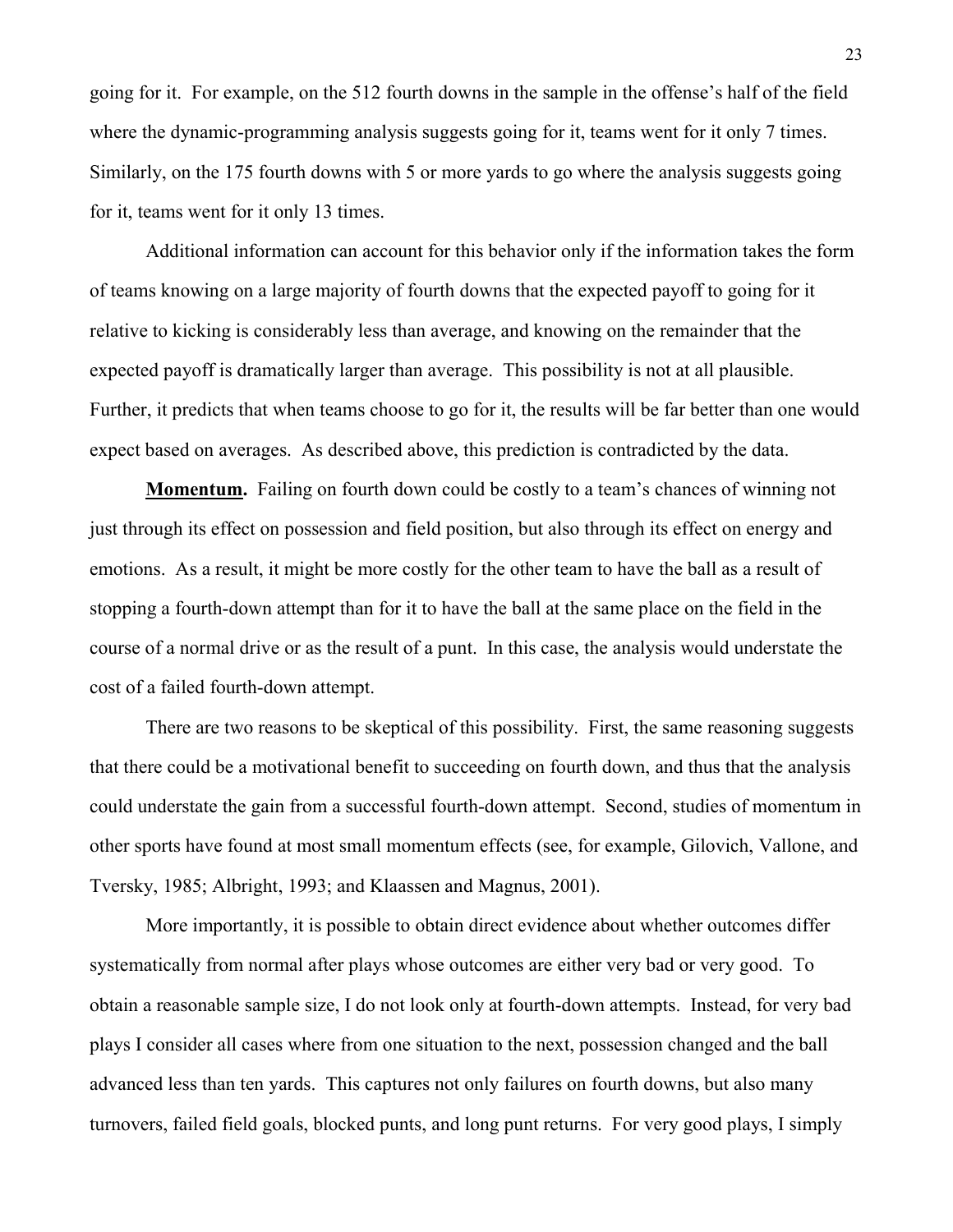consider all cases where the offense scored a touchdown. These criteria yield 636 very bad plays and 628 very good plays. I then examine what happens from the situation immediately following the extreme play to the next situation, from that situation to the next, and from that situation to the subsequent one. In each case, I ask whether the realized values of these situations one situation later differ systematically from the V's for those situations. That is, I look at the means of the relevant  $e_{gt}$ 's (always computed from the perspective of the team that had the ball before the very bad or very good play).

 The results provide no evidence of momentum effects. All the point estimates are small and highly insignificant; the largest t-statistic (in absolute value) is less than 1.3. Moreover, the largest point estimate (again in absolute value) goes the wrong direction from the point of view of the momentum hypothesis: from the situation immediately following a very bad play to the next, the team that lost possession does somewhat better than average.

 **Partial Equilibrium versus General Equilibrium.** The analysis looks at decisions on individual fourth downs, taking all other decisions as given. But these decisions could affect other choices.

 If both teams follow the recommendations of the dynamic-programming analysis, their offenses will do better on average. This suggests that the value of having the ball anywhere on the field will be greater than the partial-equilibrium estimates imply. In this case, the benefits of going for it relative to kicking will be even larger than the preceding analysis suggests, particularly when teams are far from their opponents' goal line.

 If only one team is more aggressive on fourth downs, on the other hand, it will on average score more points; this implies that any situation (including ones where its opponent has the ball) will be more valuable to it. There is no evident reason for this to have an important effect on optimal choices. It appears likely, however, that the increase in value will be larger in situations where the team is more likely to face a fourth down soon, such as when it has the ball in near its own goal line. If this is correct, it implies that the analysis tends to understate the value of going for it near one's goal line.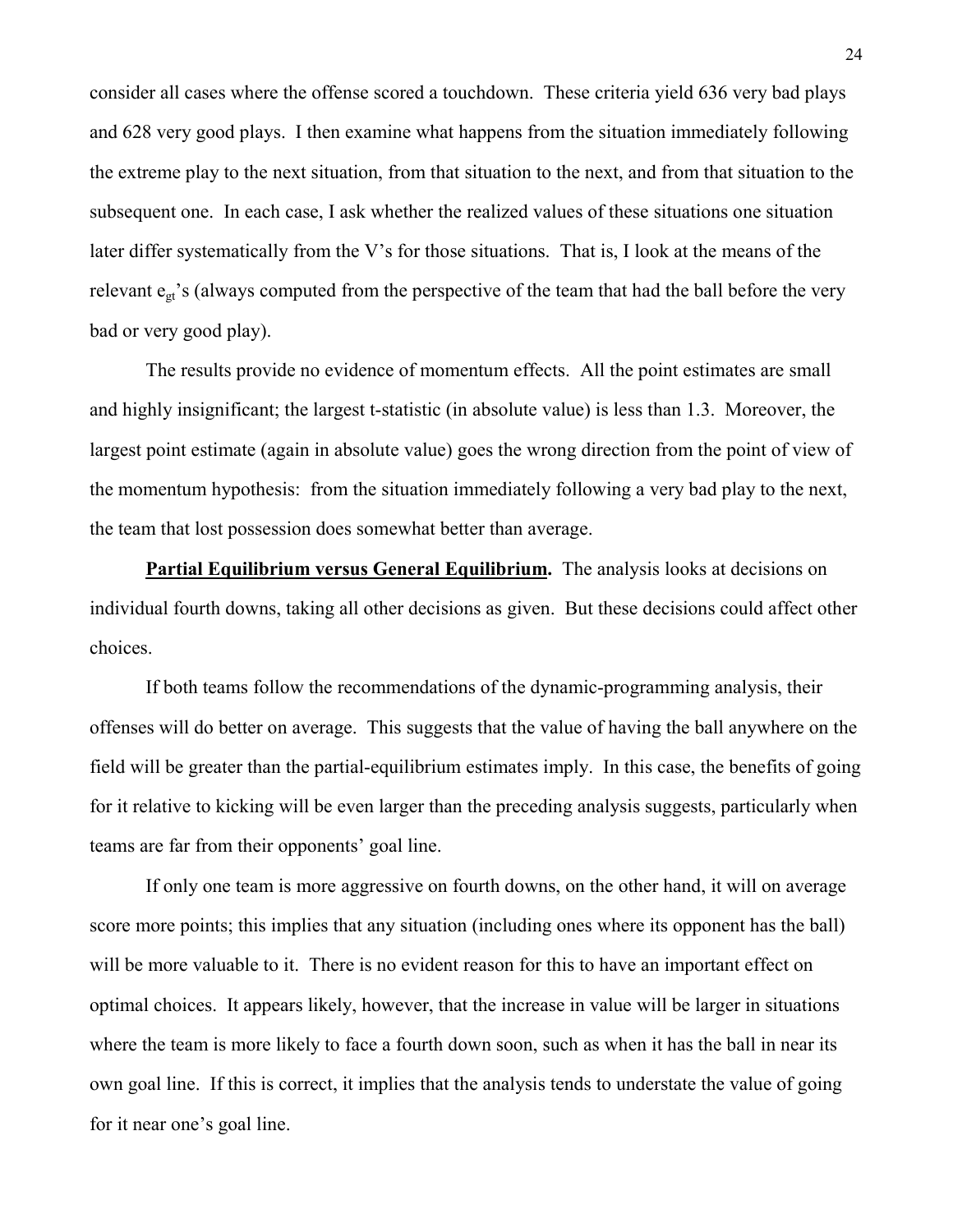We will see in Section V, however, that there are relatively few plays where the analysis suggests that teams should behave differently than they do. Thus, these effects are probably small. Moreover, for the most part this discussion suggests that the analysis understates the gap between actual and optimal strategies.

More aggressive choices on fourth downs could change not only the V's, but also behavior on other downs. Most importantly, greater aggressiveness by a team on fourth downs (regardless of whether its opponent is also more aggressive on fourth downs) raises the relative payoff to being stopped just short of a first down or touchdown on third down. Both the offense and defense will adjust their behavior in response to this change in relative payoffs. As with the use of thirddown plays to estimate the likely outcomes of fourth-down plays, if the offense has more influence than the defense over the distribution of outcomes, this will on net benefit the offense. In this case, the estimates understate the benefits of improved decisions on fourth downs. If the defense has more influence on the distribution of outcomes, the opposite is true.

 Again, however, the fact that there are not many plays where the analysis suggests that teams should act differently makes it unlikely that the spillover effects to third down are large. In addition, calculations like those for third down versus fourth down suggest that the impact on relative payoffs is not large, and thus again that the effects are likely to be small. Finally, since it seems unlikely that the defense has substantially more influence on the distribution of outcomes than the offense, it is unlikely that omitting general-equilibrium effects results in substantial overestimates of the value of improved fourth-down decisions.

### V. QUANTITATIVE IMPLICATIONS

 An obvious question is whether the potential gains from different choices are important. There are in fact two distinct questions. The first is whether there are cases of clear-cut departures from win-maximization. If there were not, then small changes in the analysis might reverse the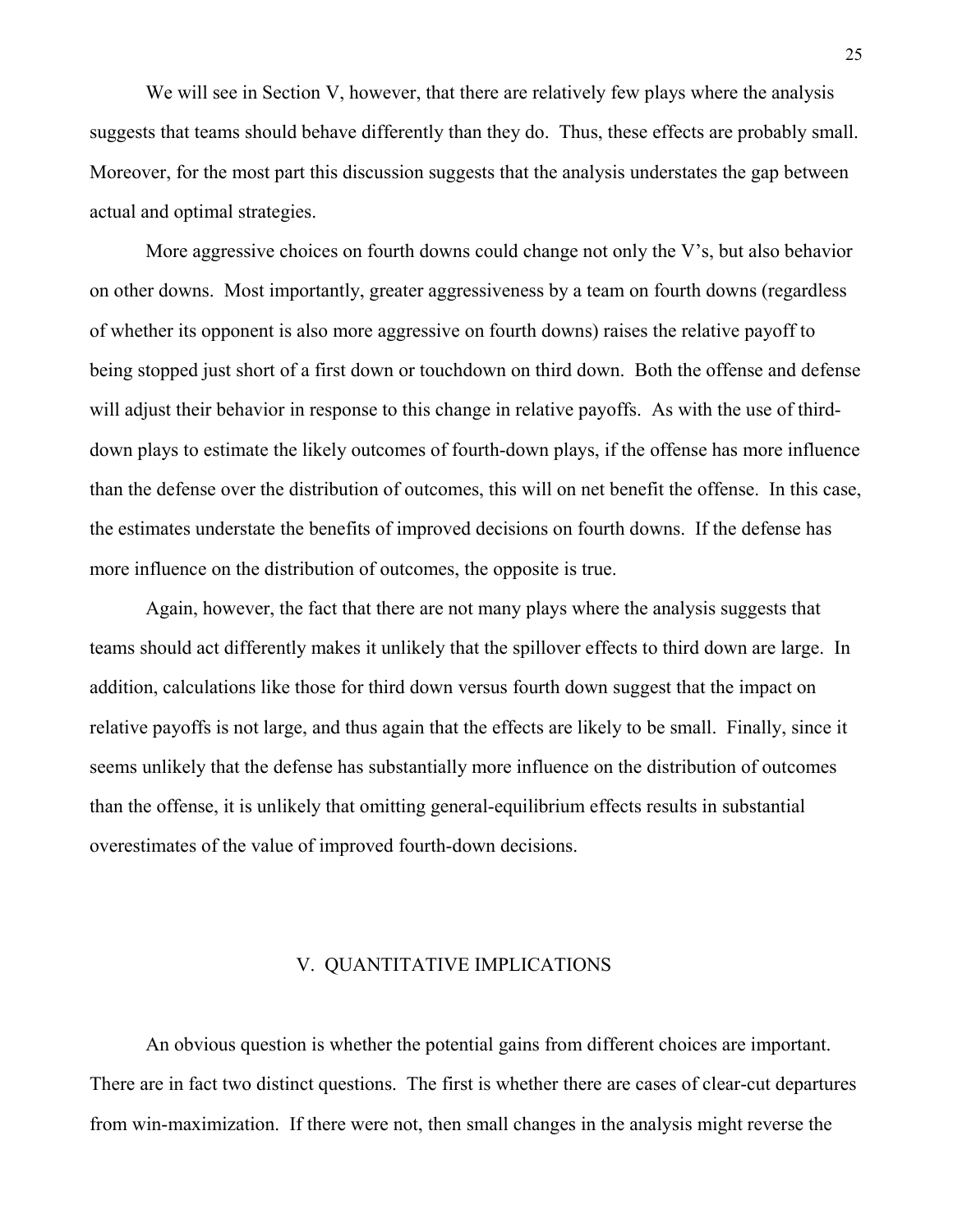conclusions, which would suggest that the evidence that teams are not maximizing their chances of winning is not strong.

 The answer to this question is that there are clear-cut departures. One example is the case of fourth and goal on the 2 discussed above. The estimates imply that trying for a touchdown and failing is only slightly worse than kicking a field goal. As a result, they imply that going for a touchdown is preferable on average as long as the probability of success is at least 18 percent, while the actual probability of success is about 45 percent. Thus there are no plausible changes in the analysis that could reverse the conclusion that trying for a touchdown is preferable on average. Moreover, the average benefit of trying for a touchdown in this case is substantial. The estimated value of going for it (the relevant  $G_{iv}$ ) is roughly 3.7 points, while the estimated value of kicking  $(K_i)$  is about 2.4 points. Since each additional point raises the probability of winning by about 2.3 percentage points, trying for a touchdown on average increases the team's chances of winning by about 3 percentage points. Yet teams attempted a field goal every time in the sample that they were in this position.

 Two other examples are fourth and goal on the 1 and fourth and 1 between the opponent's 35 and 40. For the first, the estimates imply that the critical and actual probabilities of success are 16 percent and 62 percent, and that trying for a touchdown on average increases the chances of winning by about 5 percentage points. For the second, the critical and actual probabilities are 39 percent and 64 percent, and going for a first down raises the probability of winning by about 2.5 percentage points. In these cases, teams do not always kick, but they do about half the time. These decisions are consistent with win-maximization only if teams have substantial additional information that allows them to identify times when their fourth-down attempts are especially likely to succeed. As described in the previous section, there is no evidence of such large additional information. Moreover, if teams did have such information, it would mean that some of their decisions in the cases where they virtually always kick represent even larger departures from win-maximizing choices.

The second question is whether the analysis implies that teams could increase their overall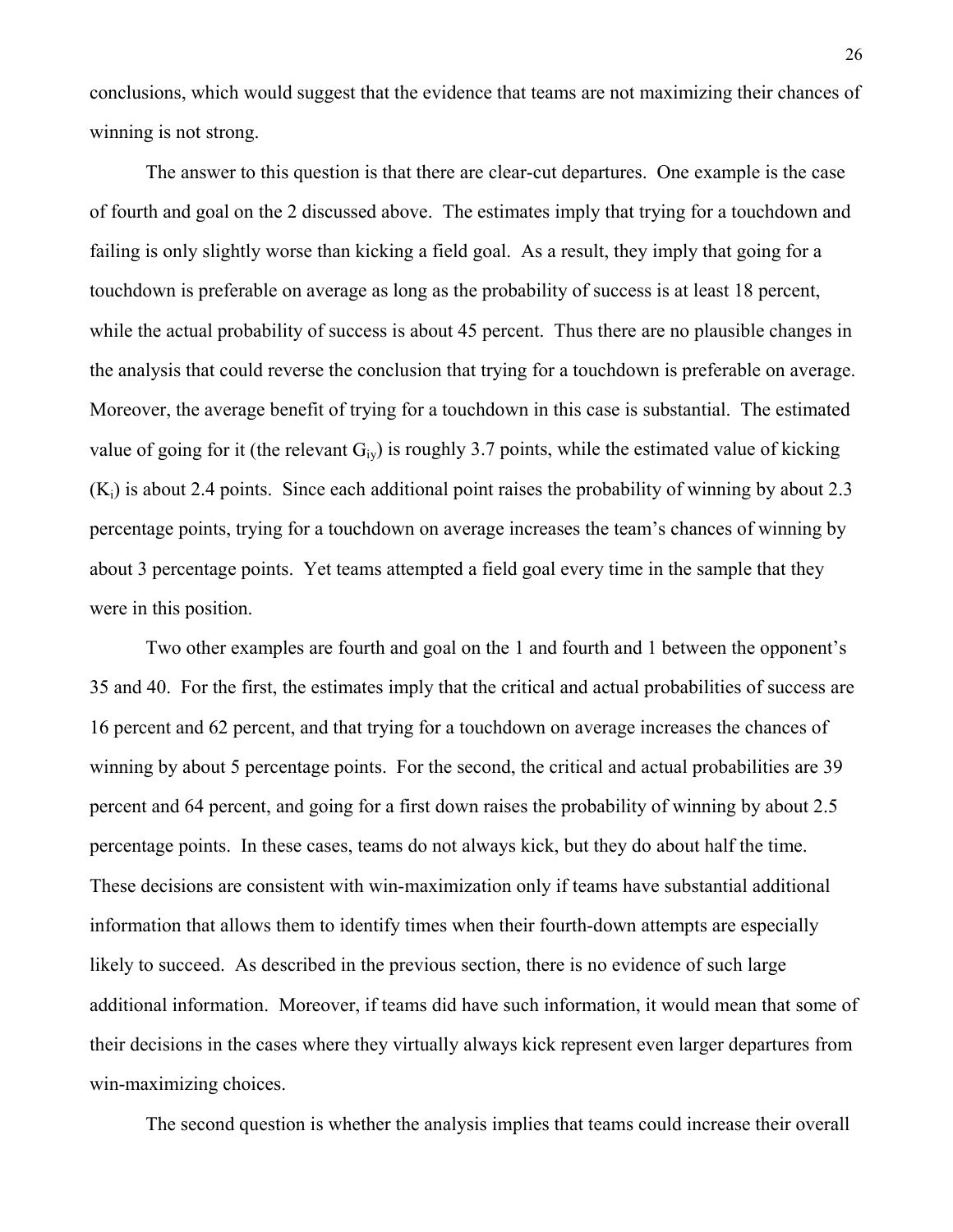chances of winning substantially. Since the analysis considers only a small fraction of plays and only a single decision on those plays, one would not expect it to show large potential increases in the chances of winning. And indeed, the overall potential gains are small. In the 732 first quarters in the sample, there are 959 cases where a team kicked when the difference between the estimated values of going for it and kicking was positive, or an average of 0.66 cases per team-quarter. The average estimated value of the expected gain from going for it in these cases is 0.35 points. Thus the expected payoff to a typical team of being more aggressive on fourth downs in the first quarter is approximately 0.23 points per game, which corresponds to an increase in the probability of winning of about 0.5 percentage points.

 Teams could also benefit by being more aggressive on fourth downs in the remaining quarters. A full-fledged analysis of fourth-down decisions over the entire game would require accounting for the score and the time remaining, which would complicate the analysis enormously. Nonetheless, the evidence is clear. Consider first all fourth-down plays in the second, third, and fourth quarters. In the 3555 cases where the analysis of decisions in the first quarter suggests that going for it is preferable on average, teams went for it only 966 times. And in the 5678 cases where that analysis suggests that kicking is preferable, they went for it only 460 times. That is, teams are almost as conservative over the last three quarters as they are in the first.<sup>19</sup> But there is no reason to think the average benefits to various outcomes are much different in the later quarters.

 Stronger evidence comes from restricting the sample to cases where win-maximization implies that teams should be risk-loving over points scored (and where they are not so far behind that they might reasonably view the game as unwinnable). Specifically, I consider fourth downs in the second quarter where the team with the ball is trailing by at least 4 points; fourth downs in the third quarter where the team is trailing by between 4 and 28 points; and fourth downs in the fourth quarter where the team is trailing by between 4 and 16 points. In the 3065 such cases in the sample, the first-quarter analysis suggests going for it 1147 times, yet teams went for it only 596

 $19$  As before, these figures (and those in the next paragraph) exclude cases where it is not possible to determine the team's intent because of a penalty before the snap.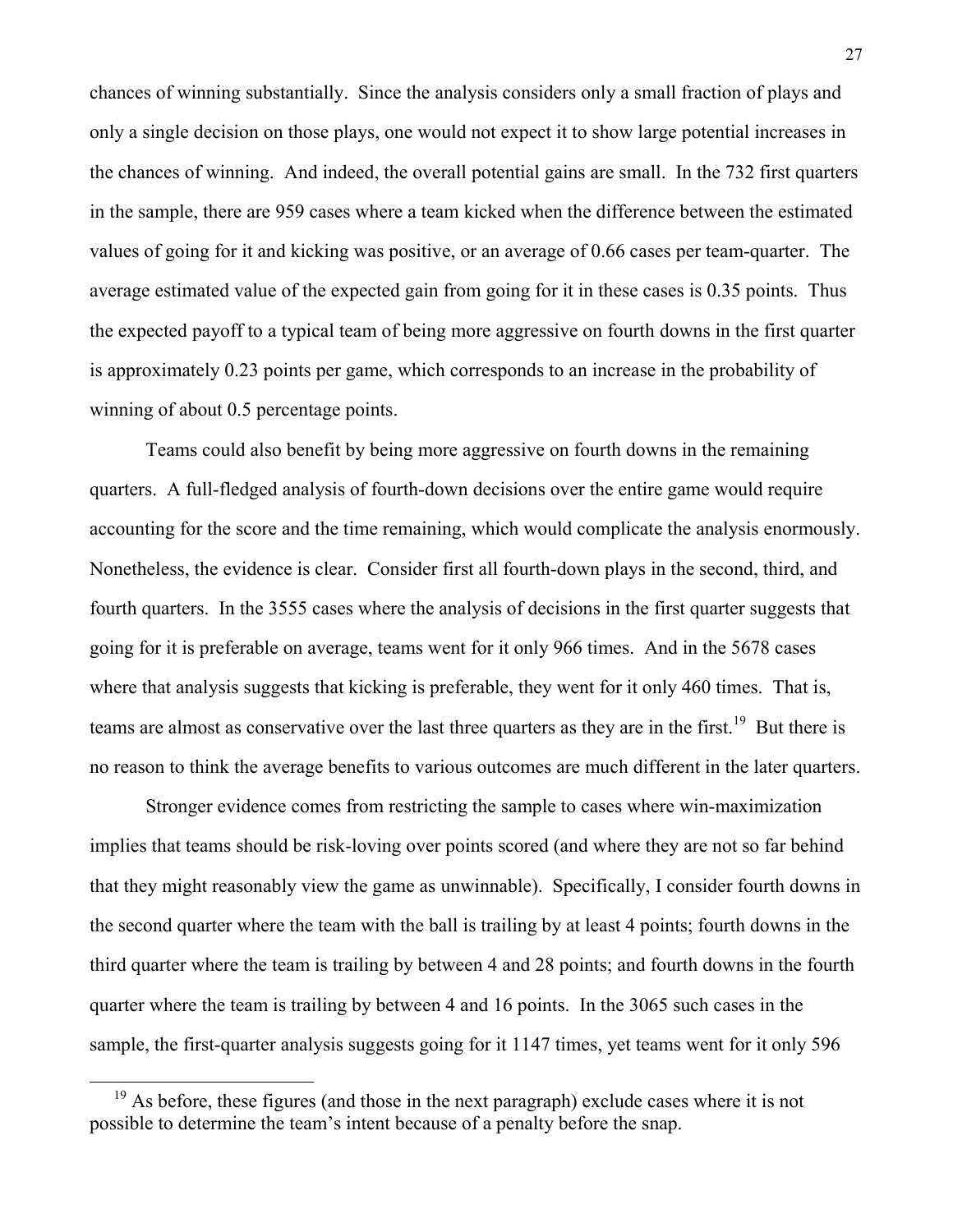times. That is, in cases where win-maximizing behavior is risk-loving over points scored, teams are considerably more conservative than they would be if they acted in a way that was risk-neutral over points.

 This evidence suggests that a rough estimate of the potential gains from going for it more often on fourth downs over the whole game is four times the gains from the first quarter, or an increase of about 2.1 percentage points in the probability of winning. Since an NFL season is 16 games long, this corresponds to slightly more than one additional win every three seasons. This is a modest (though not trivial) effect. Thus, one cannot rule out the possibility that I have merely identified a clear-cut but modest and isolated departure from maximization. Because I have examined one particular type of decision in detail, there is simply no evidence either for or against this hypothesis.

#### VI. CONCLUSION

 Much economic analysis is built on the idea that the assumption that agents maximize simple objective functions leads to reasonably accurate descriptions of their behavior. This paper demonstrates that in a case where this hypothesis can be tested directly, it fails. Specifically, the paper shows that the behavior of National Football League teams on fourth downs departs systematically from the behavior that would maximize their chances of winning. The departure is large and overwhelmingly statistically significant, and it cannot be explained by rational risk aversion, information known to teams that is omitted from the analysis, or other complications. This is true even though the decisions are comparatively simple, the possibilities for learning and imitation are unusually large, the compensation for the coaches who make the decisions is extremely high, and the market for their services is intensively competitive. Despite these forces, the coaches who fail to make maximizing choices are not fired and replaced by ones who do. How can this be?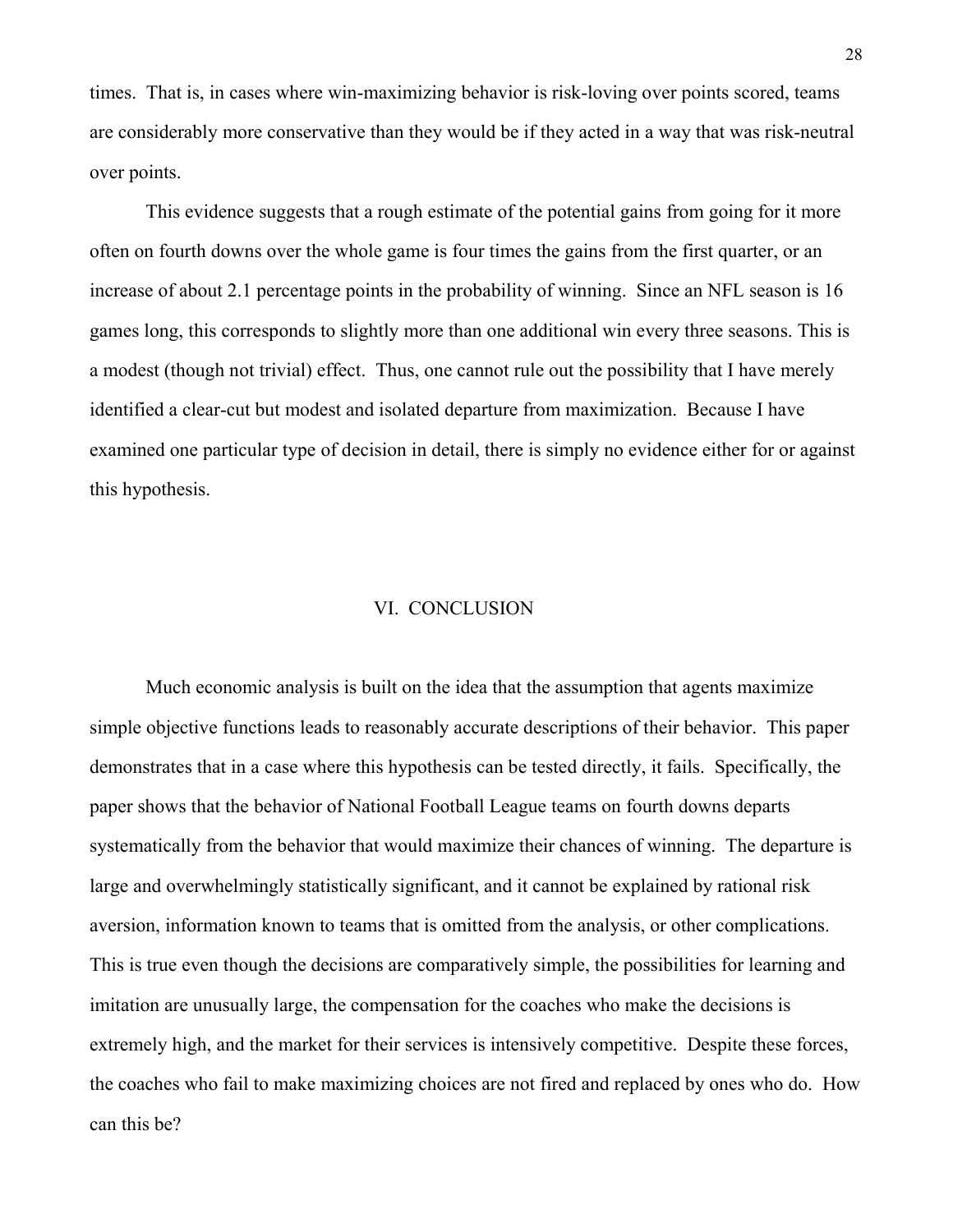The departures from maximizing behavior are toward "conservative" behavior: the immediate payoff to a punt or field-goal attempt has a lower variance than the immediate payoff to going for it. Nonetheless, conventional risk aversion cannot explain the results. At the end of the game, one team will have won and the other will have lost. Thus even a decision-maker who faces a large cost of losing and little benefit of winning should maximize the probability of winning.

 At a broad level, two forces could lead to systematic departures from win-maximizing behavior toward conservative choices.<sup>20</sup> First, the relevant actors could have preferences not just over whether their team wins or loses, but over the probability of winning during the game, and they could be risk-averse over this probability. That is, individuals may value decreases in the probability of winning as the result of failed gambles and increases as the result of successful gambles asymmetrically. Such risk aversion over probabilities could come from fans, owners, or coaches and players. If it comes from fans (and if their risk aversion affects their demand), teams' choices would be departures from win-maximization but not from profit-maximization. If it comes from owners, then they would be forgoing some profits to obtain something else they value. And if it comes from coaches and players, the departures from win-maximization could again be profitmaximizing (if coaches and players are willing to accept lower compensation to follow more

 $20$  The departures from win-maximizing choices need not stem entirely from forces promoting conservatism. At least two other factors could play some role. First, the departures could be partly the result of history: optimal choices may have been more conservative in the past, when offenses were less potent, and decision-makers may not have adapted fully to the changes in the game. But Carter and Machol (1978) present evidence that the tendency toward conservative decisions on fourth downs was present 30 years ago; thus only extremely slow adjustment could explain the results in this way.

Second, decision-makers may tend to overweight points scored quickly; this could account for some of teams' tendency to attempt field goals when going for it is preferable and some of their extreme reluctance to go for it deep in their own territories. But this cannot explain decisions to punt near mid-field and slightly into the opponent's territory; yet the departures from winmaximization appear roughly as large in these cases as elsewhere on the field.

In addition, herding (for example, Scharfstein and Stein, 1990) could magnify departures from win-maximization. That is, if coaches who deviate from standard practice are punished more for failures than they are rewarded for successes, departures from win-maximization will be selfreinforcing. Herding cannot explain why the departures are in one particular direction, however.

Thus, it appears that a full explanation of the departures from win-maximization must assign an important role to forces leading to conservative behavior.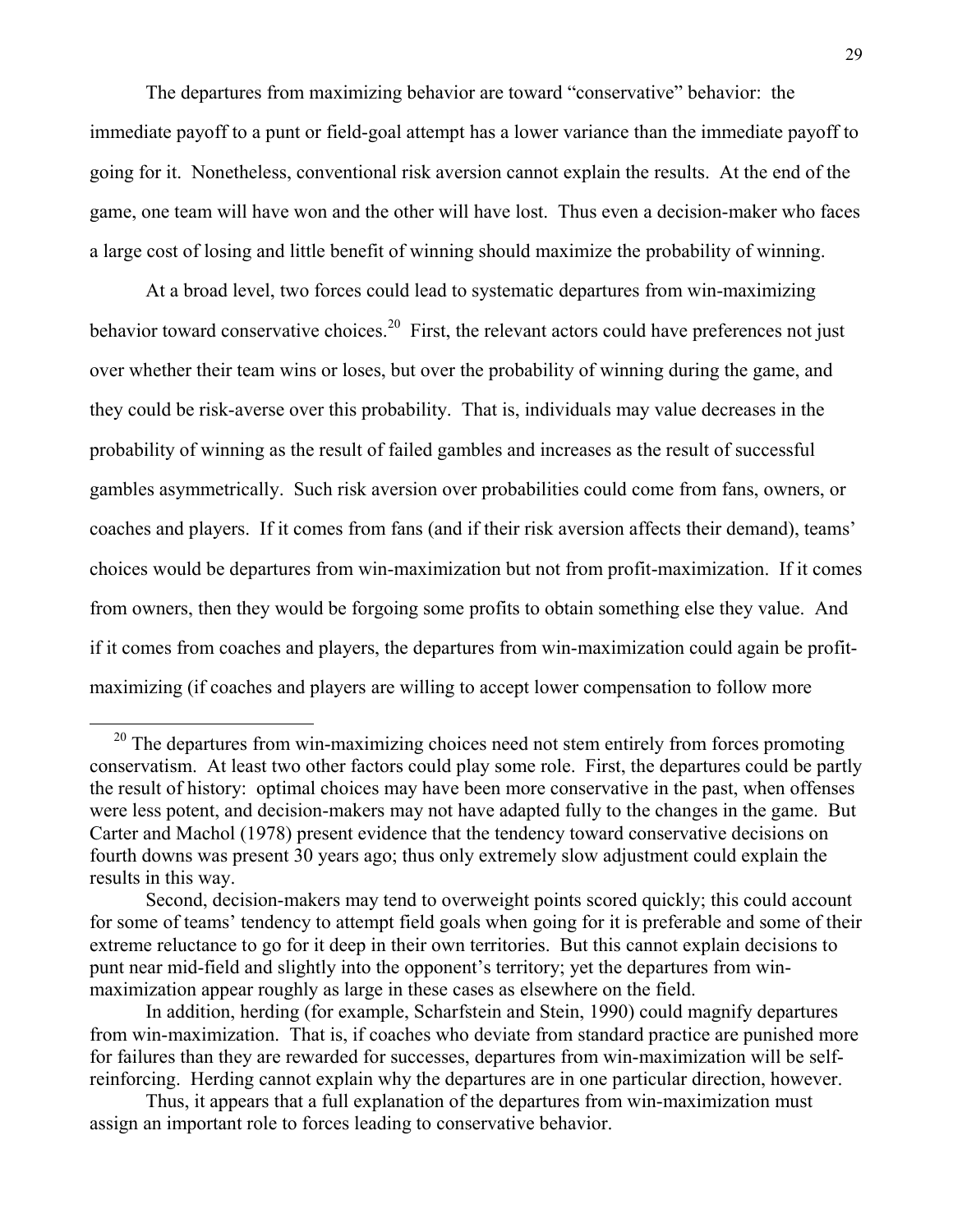conservative strategies); or they could be the result of agency problems (if coaches and players have some ability to make choices that are not profit-maximizing).

 The amount of risk aversion over probabilities needed to account for the results is very large, however. For example, consider a team facing fourth and 1 between its opponent's 35 and 40 early in the game. In this position, teams go for it about half the time. The estimates suggest that if the team punts, its chances of winning the game are about 51 percent. If it goes for a first down, it has about a 64 percent chance of success, in which case its chances of winning are about 57 percent, and a 36 percent chance of failure, in which case its chances of winning are about 47 percent; the implied overall chance of winning is 53.3 percent. Thus, by punting the team is gaining only a small reduction in variance at a substantial cost in terms of the probability of winning. To be indifferent between the two choices, a decision-maker must place roughly three times as much weight on reductions in the probability of winning below what can be attained by the punt as on increases in the probability of winning from that level.

 The second potential source of systematically conservative decisions involves a more significant departure from standard models. The individuals involved may want to maximize the chances of winning, but do so imperfectly. Many skills are more important to running a successful football team than a command of mathematical and statistical tools. And it would hardly be obvious to someone without a knowledge of those tools that mathematical and statistical analysis would have any significant value to a football team. Thus the decision-makers may want to maximize their teams' chances of winning, but rely on experience and intuition rather than formal analysis. And because individuals are risk-averse in other contexts, experience and intuition may lead them to behave more conservatively in this context than is appropriate for maximizing their chances of winning. Likewise, their risk aversion in other contexts could cause failed fourth-down attempts to be particularly memorable or salient to them, and so cause them to underestimate the chances of success on fourth down. As with risk aversion over probabilities, such imperfect optimization would have to be substantial to account for the results, however.

The experimental and behavioral literatures have documented many instances of behavior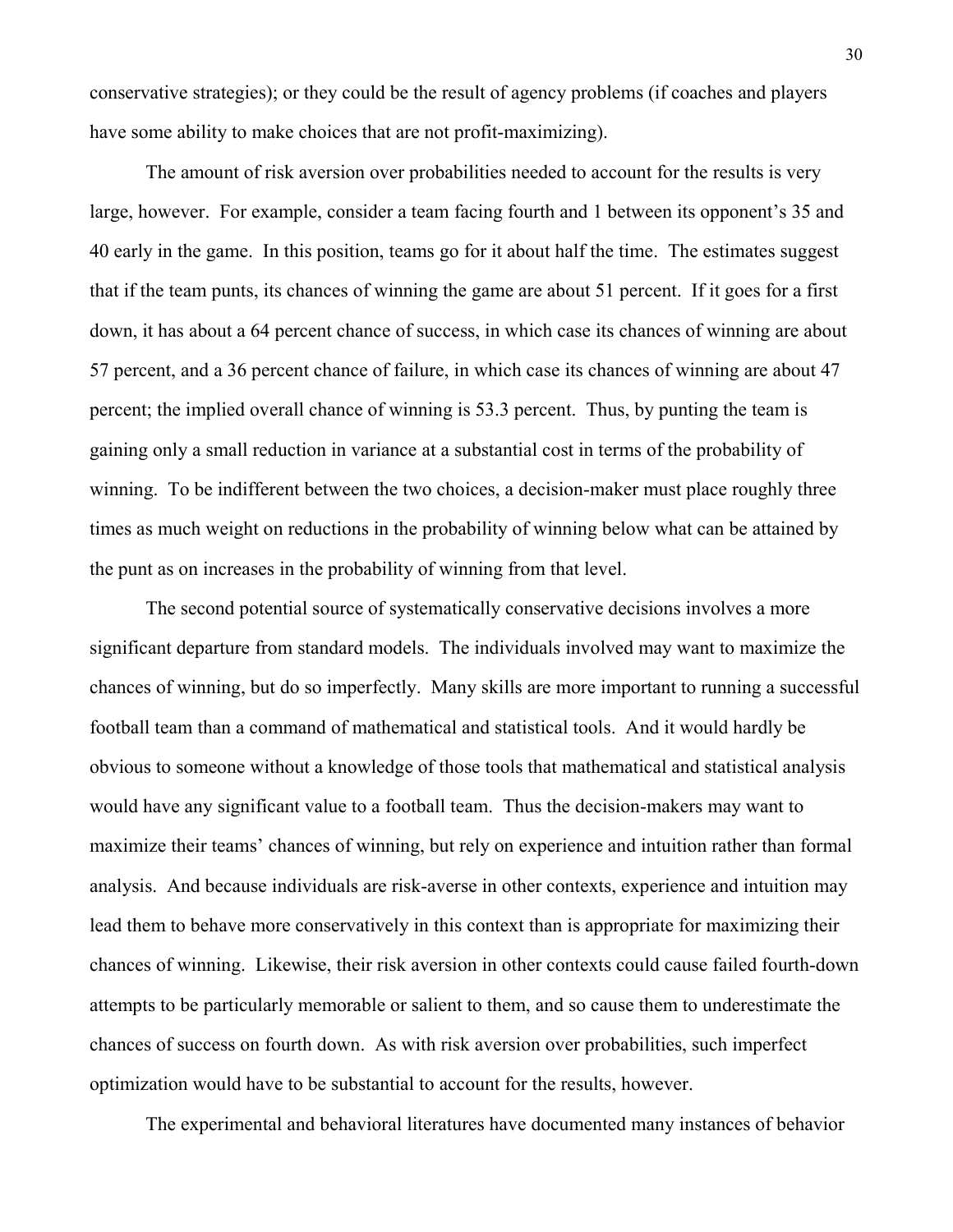that is systematically more conservative than standard models predict. In the classic "Ellsberg paradox" (Ellsberg, 1961), individuals act as though they are risk-averse over probabilities. More recent studies also consistently find evidence of such behavior in contexts where probabilities are ambiguous (for example, Hogarth and Kunreuther, 1989).

 Selten, Sadrieh, and Abbink (1999) present even stronger evidence of departures from risk neutrality over probabilities. They report the results of experiments where subjects face choices among lotteries whose payoffs are themselves lottery tickets. They find that changing the payoffs from money to lottery tickets exacerbates departures from risk neutrality and from the predictions that expected utility theory makes concerning monetary gambles. For cases where subjects have often been found to act risk-loving over monetary payoffs, they also often act risk-loving over probabilities. But for gambles that are most similar to fourth-down decisions (in the sense that there are no low-probability, high-stakes outcomes), subjects exhibit considerable risk aversion over probabilities.<sup>21</sup>

 Another strand of work shows that individuals tend to make conservative decisions concerning monetary gambles in ways that cannot be rationalized by any plausible degree of risk aversion (Rabin, 2000). And there is considerable evidence that both individuals and firms tend to view risky decisions in isolation, and to exhibit risk aversion regarding them even when their implications for the risk of the individual's overall wealth or the firm's total profits are minimal (for example, Kahneman and Lovallo, 1993; Read, Loewenstein, and Rabin, 1999).

 Much of the existing evidence of systematically conservative behavior involves highly stylized laboratory settings with small stakes and inexperienced decision-makers devoting relatively little effort to their choices. Thus previous work provides little evidence about the strength of the forces pushing decision-makers toward conservatism. The results of this paper suggest that the forces may be shockingly strong. In a high-stakes environment, the most sought-

-

 $21$  Thaler (2000) speculates that evidence from a variety of sports contexts would also show decision-makers acting as though they are risk-averse over probabilities. He does not present systematic evidence in support of this claim, however.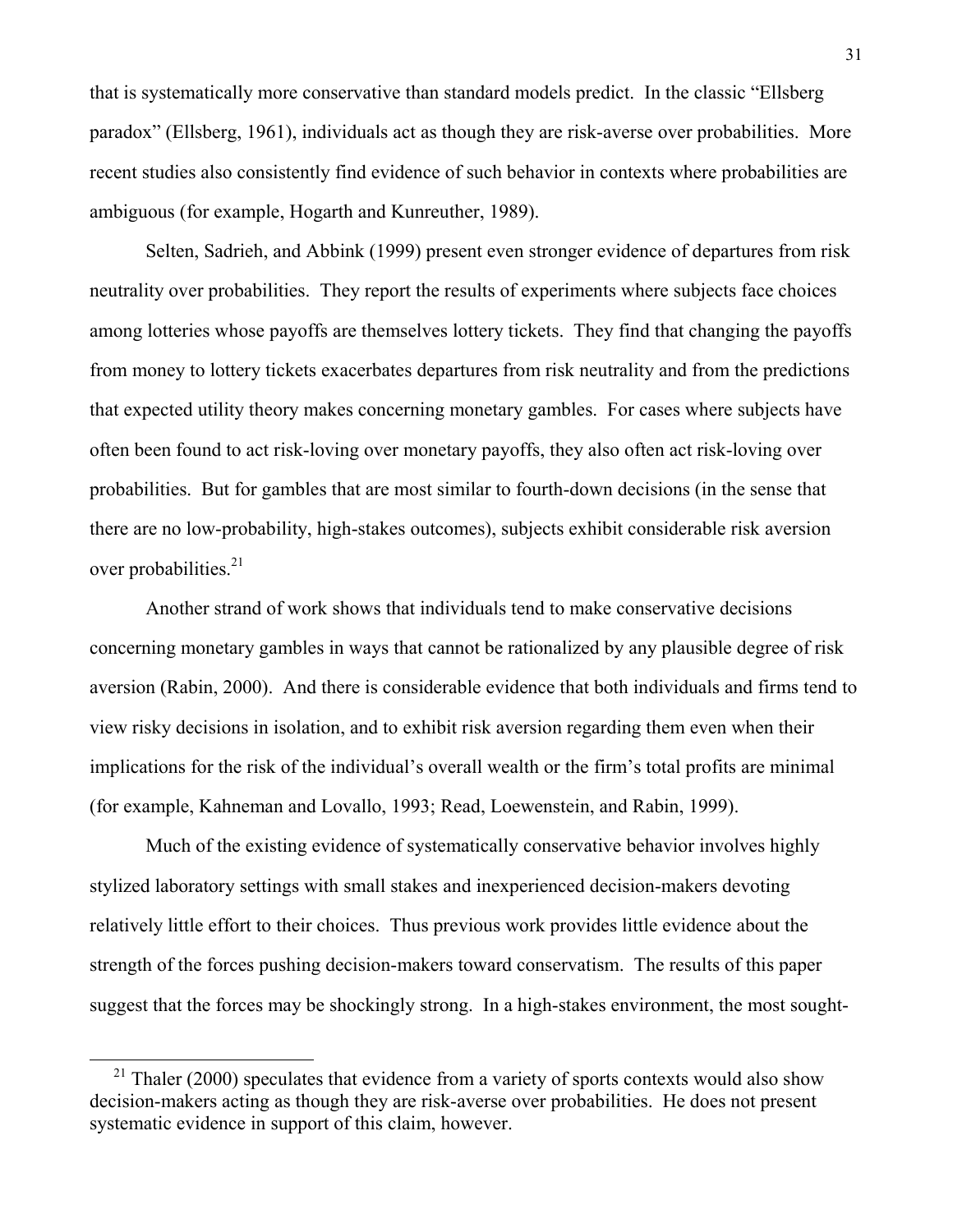after decision-makers in the industry, faced with decisions that arise repeatedly, make choices that differ systematically and in a quantitatively significant way from the predictions of models of full optimization of simple objective functions. Moreover, they do so in cases (such as the examples at midfield and near the opponent's goal line) where the relevant considerations are not overwhelmingly complex, and where the amount they are giving up in terms of the simple objective function appears substantial relative to any possible offsetting benefits.

 Unfortunately, little in the experimental and behavioral literatures bears on the question of whether patterns of conservative behavior arise because individuals have non-standard objective functions or because they are imperfect maximizers. For example, individuals may act as if they are risk-averse over probabilities either because they genuinely dislike uncertainty about probabilities, or because they misapply their usual rules of thumb about the importance of avoiding risk to settings where the risk involves probabilities rather than payoffs. Similarly, as Read, Loewenstein, and Rabin observe, individuals may choose to forgo a sequence of gambles that is virtually certain to have a positive total payoff either because the expected utility from the eventual payoff is not enough to compensate them for the disutility they would suffer from the many small setbacks along the way, or because they do not understand how favorable the distribution of final outcomes would be. In other words, previous work has relatively little to say about the critical issue of whether systematic departures from the predictions of simple models of optimization are the result of different objective functions or imperfect optimization. And as described above, the departures from win-maximization in football could also arise from either source.

 The hypotheses of non-standard objective functions and imperfect optimization do, however, make different predictions about the future evolution of football strategy. If choices are conservative because of preferences concerning the probability of winning during the game, behavior will not change. If choices are conservative because of imperfect optimization, on the other hand, then trial-and-error, increased availability of data, greater computing power, and the development of formal analyses of strategy will cause behavior to evolve toward victorymaximizing choices. Thus the future evolution of football strategy will provide evidence about the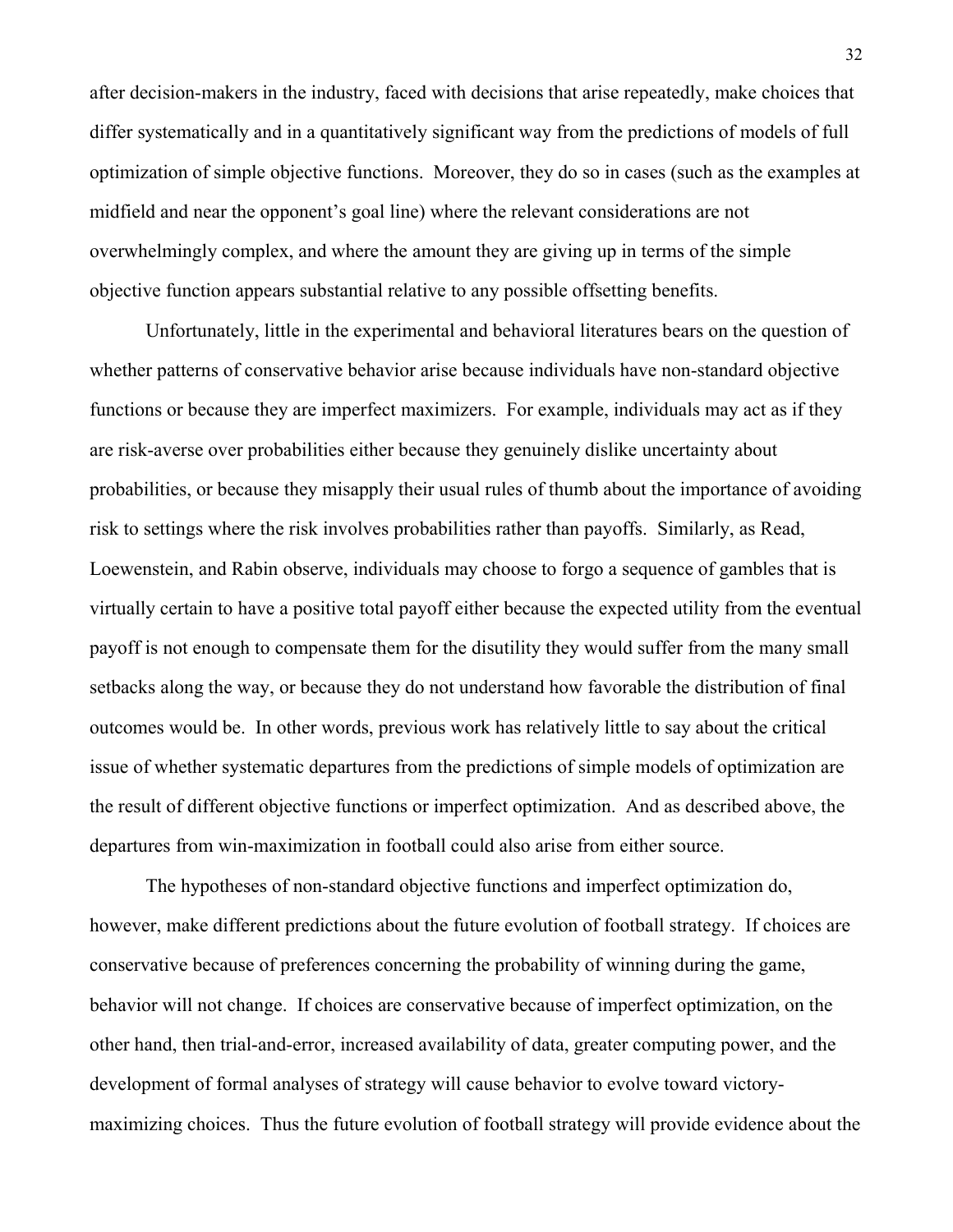merits of these two competing views of the source of systematic departures from the predictions of models of complete optimization of simple objective functions.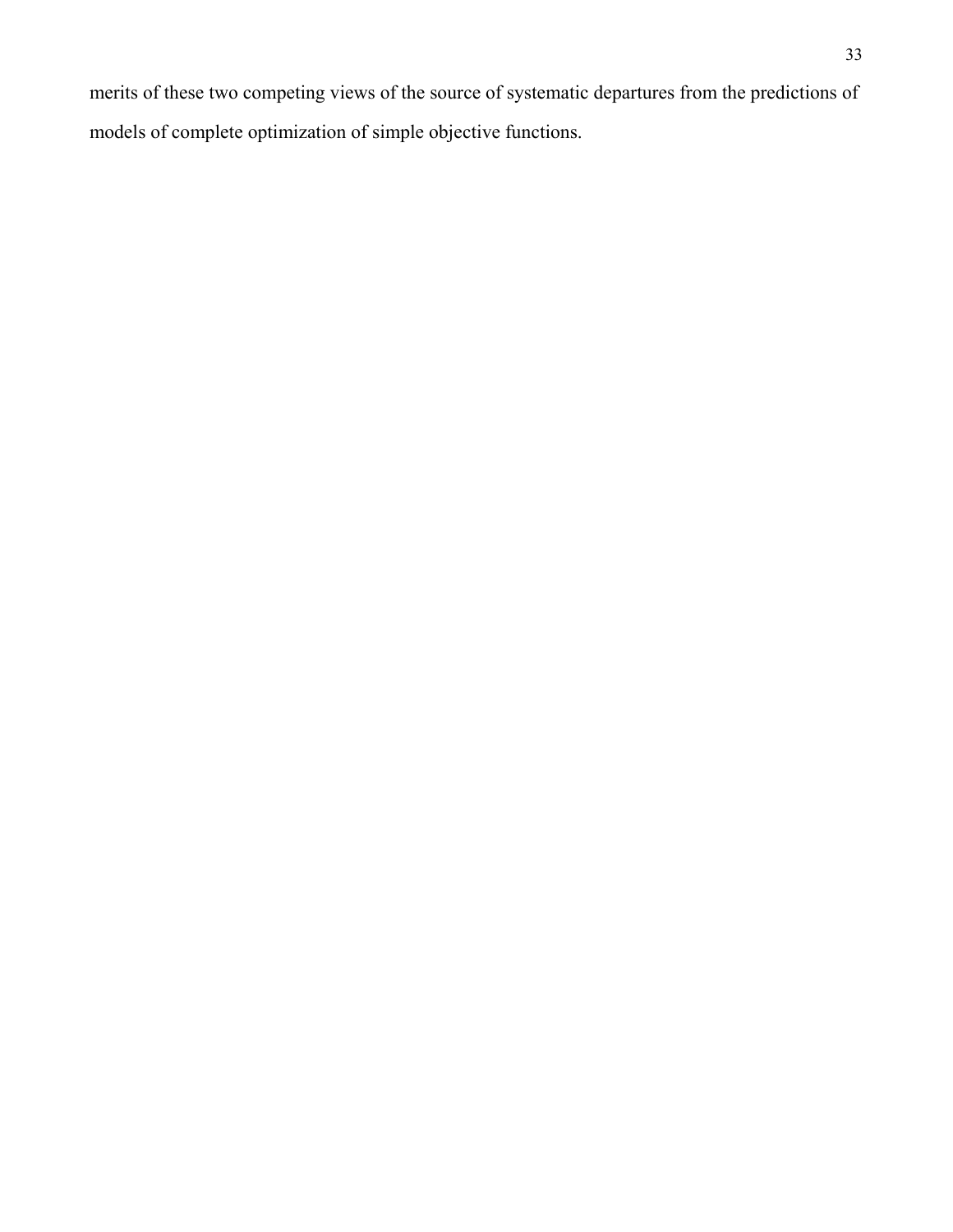#### APPENDIX

This appendix describes the main rules of football that are relevant to the paper.

 A football field is 100 yards long. Each team defends its own goal line and attempts to move the ball toward its opponent's. The yard lines are numbered starting at each goal line and are referred to according to which team's goal line they are closer to. Thus, for example, the yard line 20 yards from one team's goal line is referred to as that team's 20-yard line.

 The game begins with a kickoff: one team puts the ball in play by kicking the ball from its own 30-yard line to the other team. After the kickoff, the team with the ball has four plays, or downs, to move the ball 10 yards. If at any point it gains the 10 yards, it begins a new set of four downs. Plays are referred to by the down, number of yards to go for a first down, and location. For example, suppose the receiving team returns the opening kickoff to its 25-yard line. Then it has first and 10 on its own 25. If it advances the ball 5 yards on the first play, it has second and 5 on its own 30. If it advances 8 yards on the next play (for a total of 13), it now has first and 10 on its own 38. The team with the ball is referred to as the offense, the other team as the defense.

 If a team advances the ball across its opponent's goal line, it scores a touchdown. A touchdown gives the team six points and an opportunity to try for an extra point, which almost always produces one point. If a team has a first and 10 within 10 yards of its opponent's goal line, it cannot advance 10 yards without scoring a touchdown. In this case, the team is said to have first and goal rather than first and 10.

 On fourth down, the offense has three choices. First, it can attempt a conventional play. If the play fails to produce a first down or touchdown, the defense gets a first down where the play ends. Second, it can kick (or "punt") the ball to the defense; this usually gives the defense a first down, but at a less advantageous point on the field. Third, it can attempt to kick the ball through the uprights located 10 yards behind the opponent's goal line (a "field goal"). If it succeeds, it scores 3 points. If it fails, the defense gets a first down at the point where the kick was made,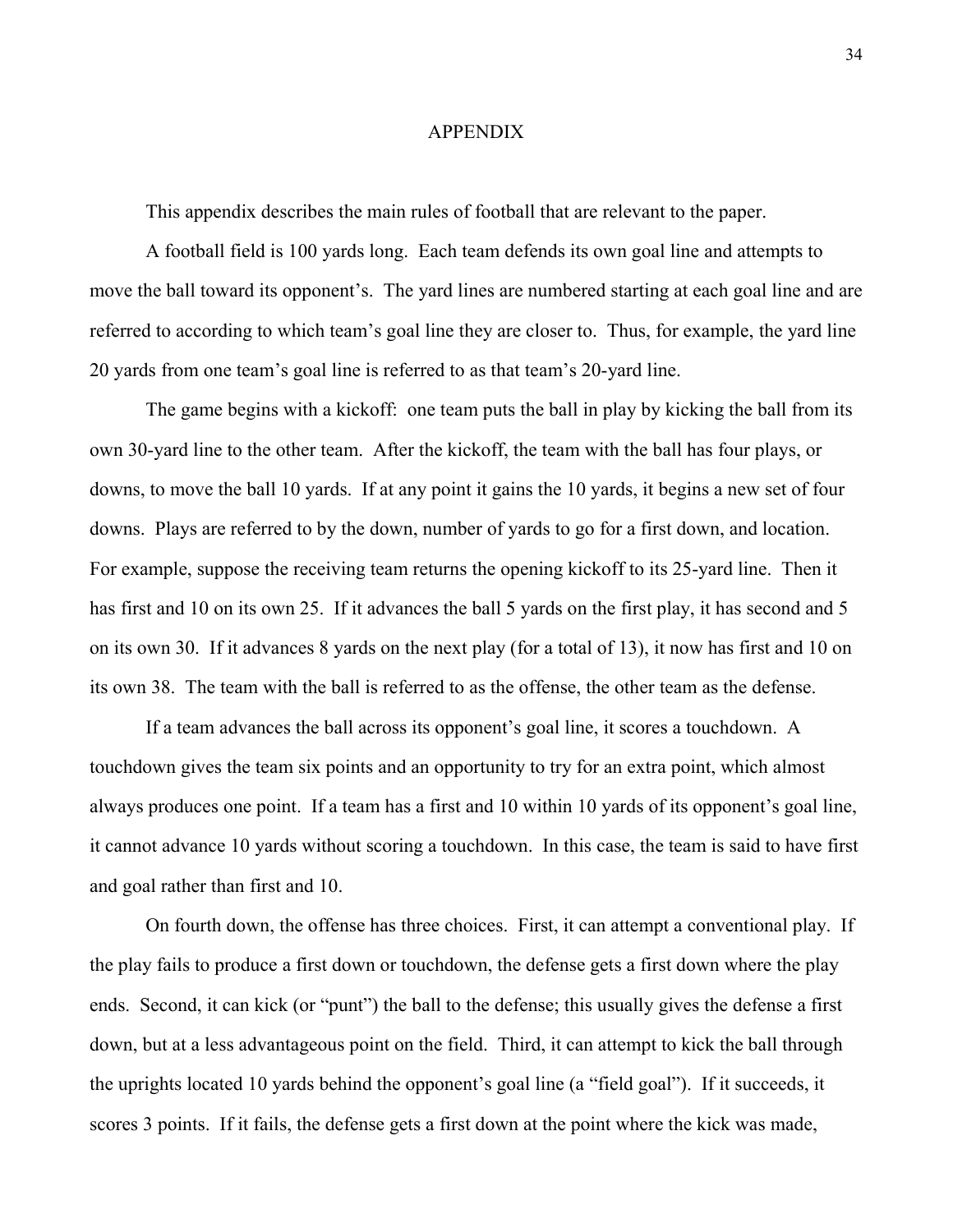which is normally 8 yards farther from its goal line than the play started. (If the field goal was attempted from less than 20 yards from the goal line, however, the defense gets a first down on its 20-yard line rather than at the point of the attempt.) After either a touchdown or field goal, the scoring team kicks off from its 30-yard line, as at the beginning of the game.

 The final (and by far the least common) way to score is a safety: if the offense is pushed back across its own goal line, the defense scores 2 points, and the offense puts the ball in play by kicking to the other team from its 20-yard line (a "free kick").

 The game is divided into four 15-minute periods. At the beginnings of the second and fourth quarters, play continues where it left off. At the beginning of the third quarter, however, play begins afresh with a kickoff by the team that did not kick off at the beginning of the game.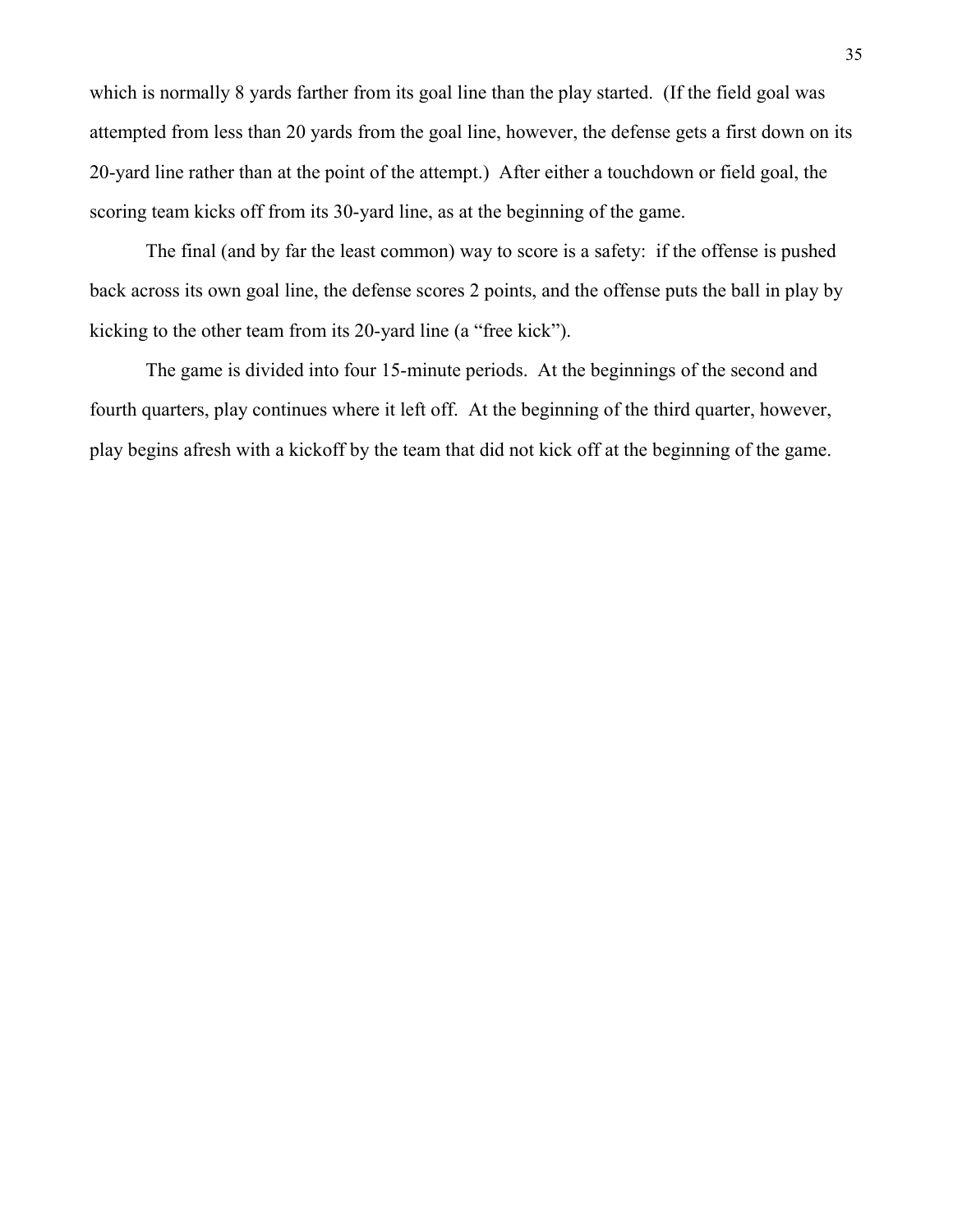## REFERENCES

- Albright, S. Christian. 1993. "A Statistical Analysis of Hitting Streaks in Baseball." Journal of the American Statistical Association 88 (December): 1175-1183.
- Alchian, Armen A. 1950. "Uncertainty, Evolution, and Economic Theory." Journal of Political Economy 58 (June): 211-221.
- Becker, Gary S. 1957. The Economics of Discrimination. Chicago: University of Chicago Press.
- Carroll, Bob, Pete Palmer, and John Thorn, with David Pietrusza. 1998. The Hidden Game of Football: The Next Edition. New York: Total Sports.
- Carter, Virgil, and Robert E. Machol. 1971. "Operations Research on Football." Operations Research 19 (March-April): 541-544.
- Carter, Virgil, and Robert E. Machol. 1978. "Optimal Strategies on Fourth Down." Management Science 24 (December): 1758-1762.
- Chiappori, P.-A., S. Levitt, and T. Groseclose. 2002. "Testing Mixed-Strategy Equilibria When Players Are Heterogeneous: The Case of Penalty Kicks in Soccer." American Economic Review 92 (September): 1138-1151.
- Ellsberg, Daniel. 1961. "Risk, Ambiguity, and the Savage Axioms." Quarterly Journal of Economics 75 (November): 643-669.
- Fama, Eugene F. 1980. "Agency Problems and the Theory of the Firm." Journal of Political Economy 88 (April): 288-307.
- Friedman, Milton. 1953. "The Methodology of Positive Economics." In Essays in Positive Economics, 3-43. Chicago: University of Chicago Press.
- Gilovich, Thomas, Robert Vallone, and Amos Tversky. 1985. "The Hot Hand in Basketball: On the Misperception of Random Sequences." Cognitive Science 17 (July): 295-314.
- Hogarth, Robin M., and Howard Kunreuther. 1989. "Risk, Ambiguity, and Insurance." Journal of Risk and Uncertainty 2 (April): 5-35.
- Kahneman, Daniel, and Dan Lovallo. 1993. "Timid Choices and Bold Forecasts: A Cognitive Perspective on Risk Taking." Management Science 39 (January): 17-31.
- Klaassen, Franc J. G. M., and Jan R. Magnus. 2001. "Are Points in Tennis Independent and Identically Distributed? Evidence from a Dynamic Binary Panel Data Model." Journal of the American Statistical Association 96 (June): 500-509.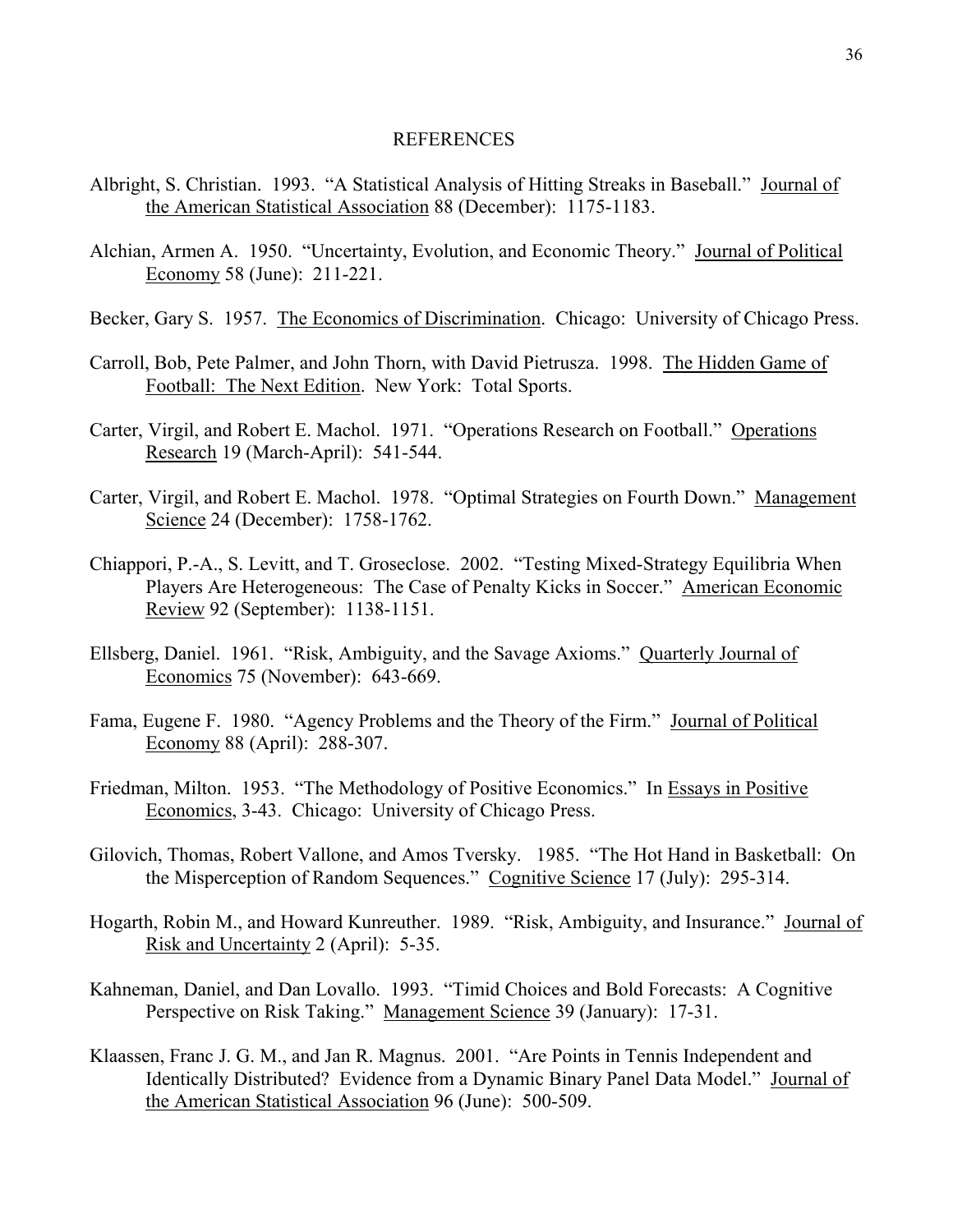- Rabin, Matthew. 2000. "Risk Aversion and Expected-Utility Theory: A Calibration Theorem." Econometrica 68 (September): 1281-1292.
- Read, Daniel, George Loewenstein, and Matthew Rabin. 1999. "Choice Bracketing." Journal of Risk and Uncertainty 19 (December): 171-197.
- Scharfstein, David S., and Jeremy C. Stein. 1990. "Herd Behavior and Investment." American Economic Review 80 (June): 465-479.
- Selten, Reinhard, Abdolkarim Sadrieh, and Klaus Abbink. 1999. "Money Does Not Induce Risk Neutral Behavior, But Binary Lotteries Do Even Worse." Theory and Decision 46 (June): 211-249.
- Thaler, Richard H. 2000. "Sudden Death Aversion." Unpublished paper, Graduate School of Business, University of Chicago (November).
- Walker, Mark, and John Wooders. 2001. "Minimax Play at Wimbledon." American Economic Review 91 (December): 1521-1538.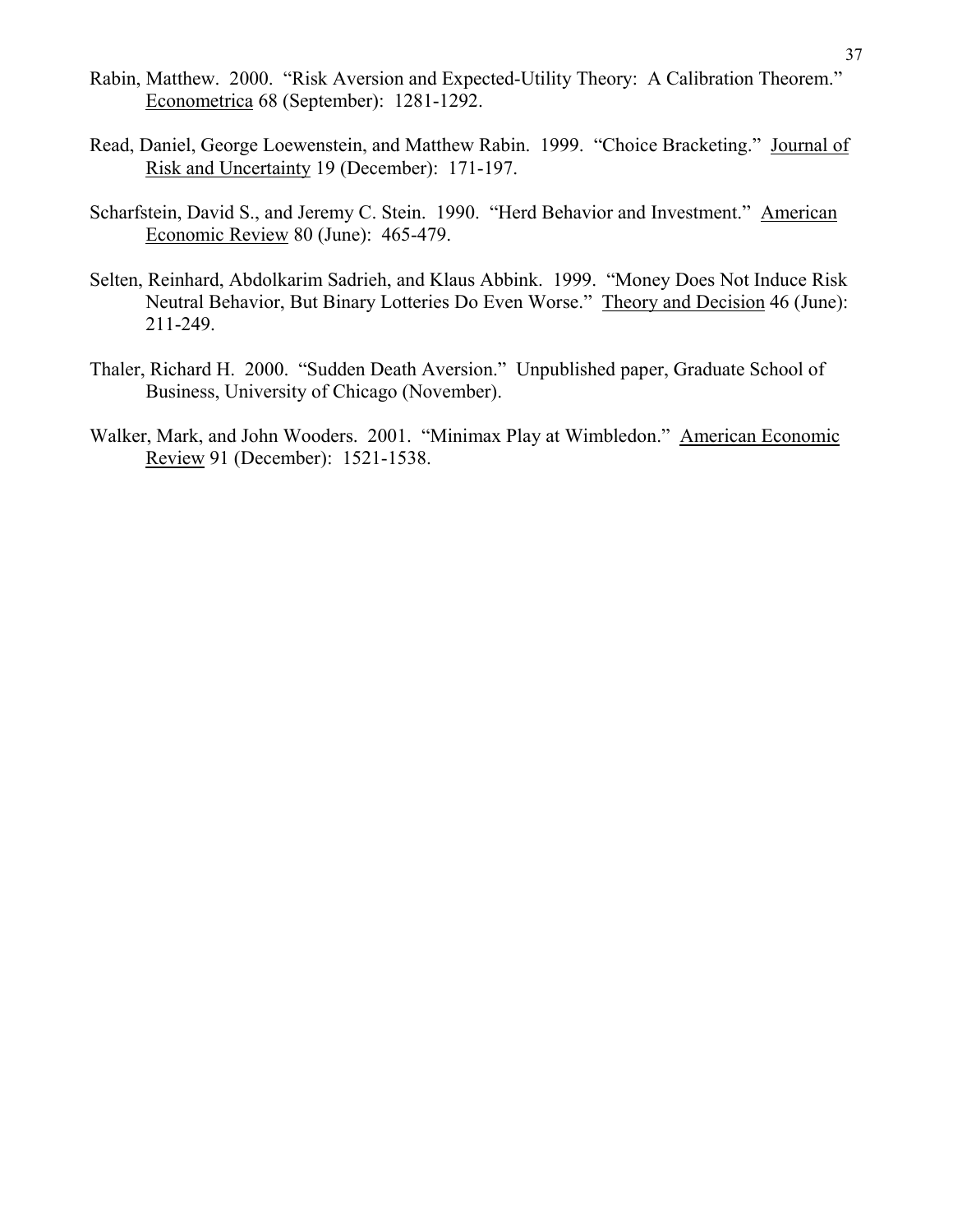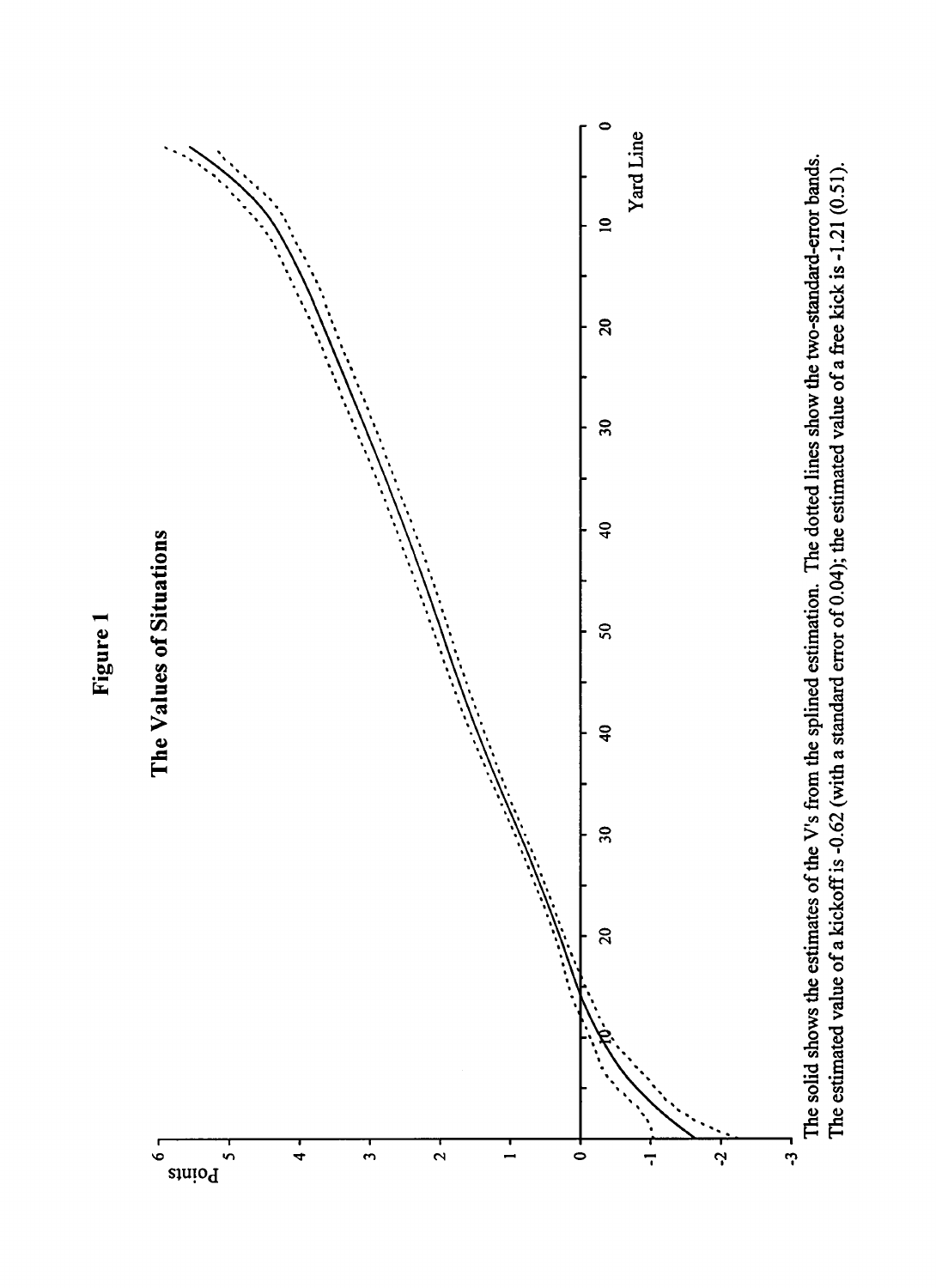

Figure 2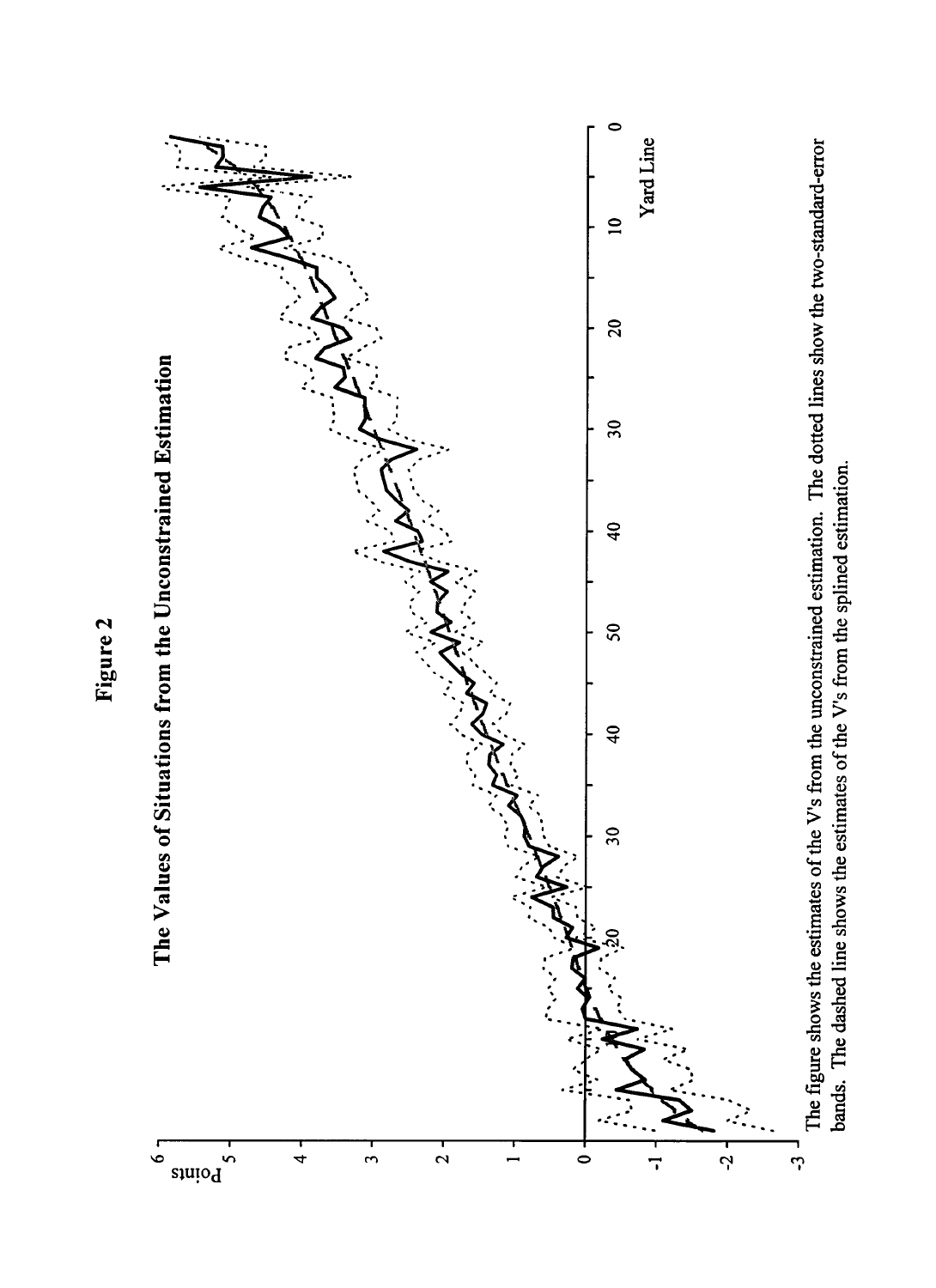

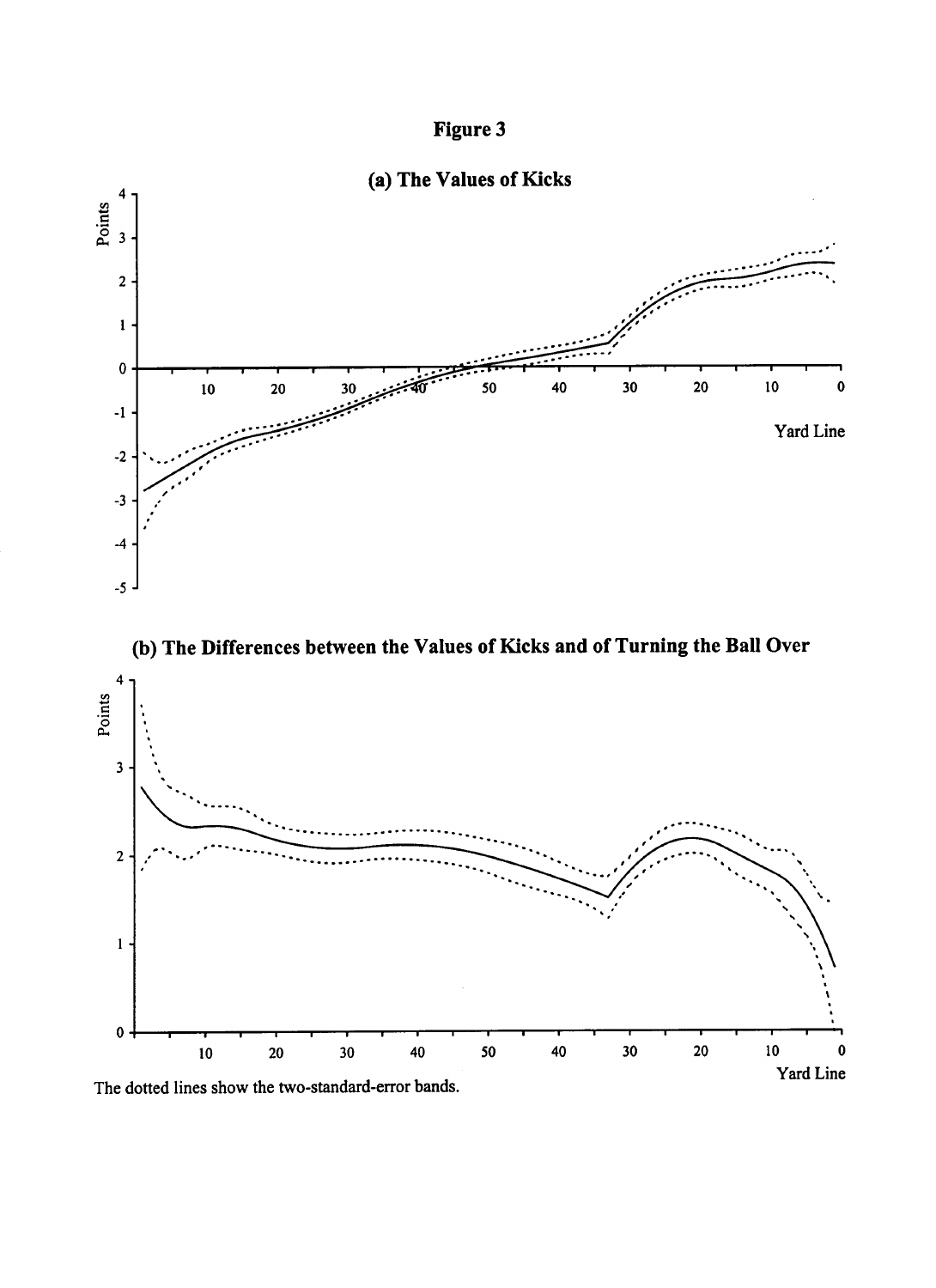

generic yard line outside the opponent's 17 (solid line) and at the opponent's 5 (dashed line). The dotted lines show the twostandard-error bands.

# Figure 4